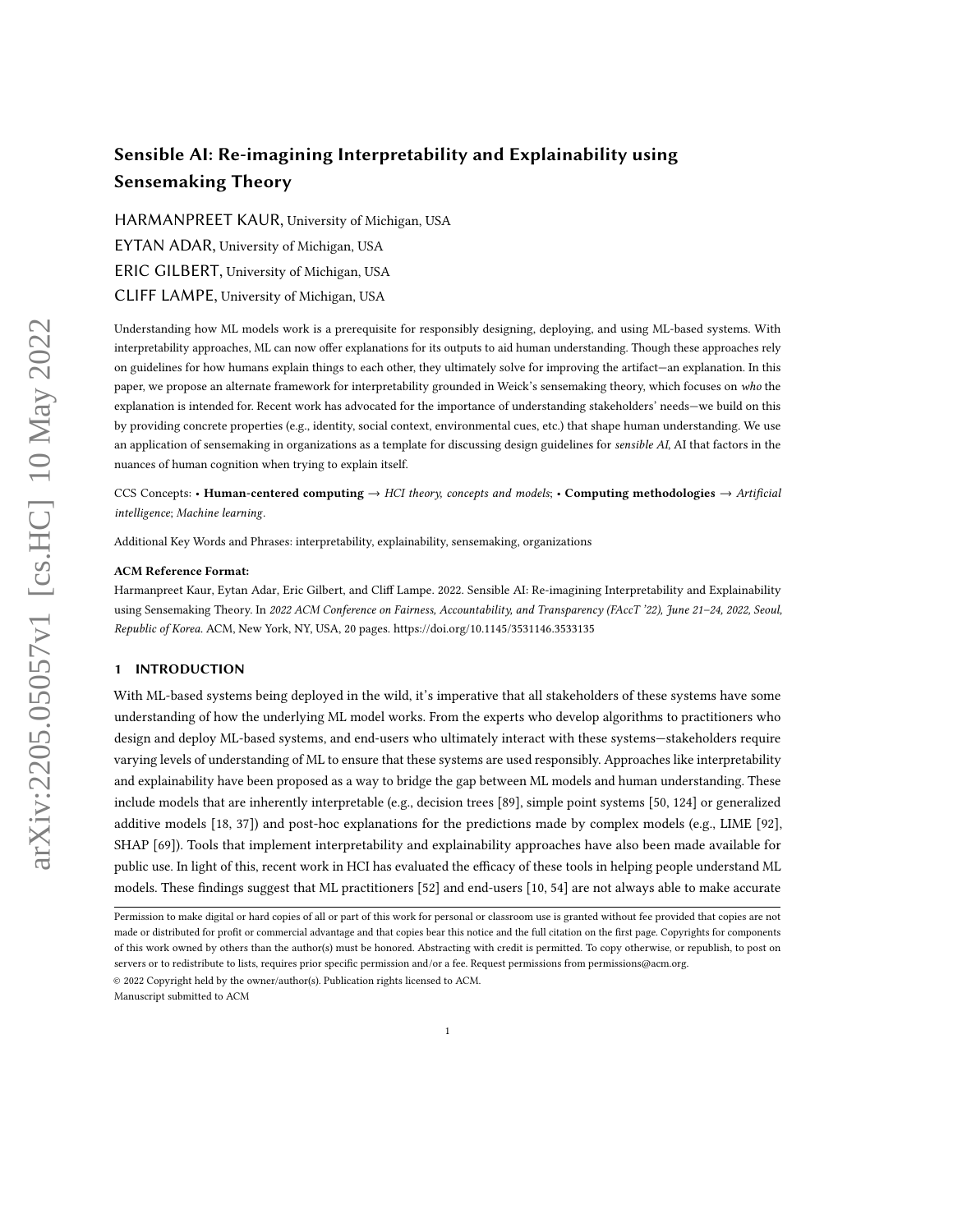judgments about the model, even with the help of explanations. In fact, having access to these tools often leads to over-trust in the ML models. Ultimately, noting that interpretability and explainability are meant for the stakeholders, recent work has proposed design guidelines for explanations based on research in the social sciences about how people explain things to each other [\[77,](#page-17-2) [79\]](#page-17-3). Taking a human-centered or a model-centered approach, this prior work seeks to answer: what are the characteristics of an explanation that can help people understand ML models?

Let us consider a real-world setting. Imagine you are a doctor in a healthcare organization that has decided to use an ML-based decision-support software to help with medical diagnosis. The system takes as input information about patients' symptoms, demographics, family history, etc., and returns a predicted diagnosis. Naturally, you want to be able to overview why the software predicted a certain diagnosis before you suggest treatment based on its prediction. Further, you want to be able to explain to the patient why you (did not) trust and follow the predicted diagnosis. To aid with this, the software provider gives you access to an explanation system (e.g., LIME [\[92\]](#page-18-1), SHAP [\[69\]](#page-17-0)) which shows: (1) a local explanation (e.g., a bar chart) of the input features that were most important for the diagnosis made for a specific patient, (2) a global explanation for the features that are usually important to the model when making a prediction, and (3) an overview of each feature's relationship with the output classes. The explanation system also includes interactive elements so you can ask "what if" questions based on different combinations of input features.

Is this enough to ensure that the ML-based decision-support software can be reliably used by the doctor? We claim that the answer to this question is no. This paper makes the argument that current interpretability and explainability solutions will always fall short of helping people reliably use ML-based systems for decision-making because of their focus on designing better explanations—in other words, improving an artifact. For example, while the explanation shows the symptoms that were important to the model's prediction (i.e., a local explanation), it does not tell the doctor to be cautious that the patient's other symptoms are fluctuating, that the patient belongs to a sub-group for which the model has limited training data, or that the nurses have noticed other relevant symptoms in the visiting family. From the patient's perspective, the explanation does not convey why, for example, their fear of having a particular disease (after an online symptom search or from family history) is unwarranted in this instance. These factors, that have little to do with the particular explanation, can alter the stakeholders' decision-making in significant ways. Here, we propose a specific theoretical framework to shift from improving the artifact (e.g., an explanation or explanation system) to understanding how humans make sense of complex, and sometimes conflicting, information. Recent work supports this shift from what an explanation should look like to who it is intended for. Properties of the who such as, prior experience with AI and ML [\[27\]](#page-16-3), attitude towards AI (e.g., algorithmic aversion [\[17,](#page-15-2) [21\]](#page-15-3)), the socio-organizational context [\[26\]](#page-16-4), have been observed as being critical to understanding AI and ML outputs. We extend this work by providing a framework for how to incorporate human-centered principles to interpretability and explainability.

In this paper, we present Weick's sensemaking as a framework for envisioning the needs of people in the humanmachine context. Weick describes sensemaking as, quite literally, "the making of sense," or "a developing set of ideas with explanatory possibilities" [\[118\]](#page-19-2). Although Weick's definition is similar to that of prior work in HCI and information retrieval, the two deviate in their goals; the latter defines sensemaking as finding representations that enable information foraging and question-answering [\[85,](#page-18-2) [96\]](#page-18-3). Weick's sensemaking is more procedural: "placement of items into frameworks, comprehending, redressing surprise, constructing meaning, interacting in pursuit of mutual understanding, and patterning" [\[118,](#page-19-2) p.6]. These processes are influenced by one's identity, environment, social, and organizational context—Weick expands these into the seven properties of sensemaking (Figure [1,](#page-2-0) Right). For example, for the doctor trying to diagnose a patient with the help of an ML-based system (with explanations), their understanding of the predicted diagnosis can be influenced by questions such as, have they recently diagnosed another patient with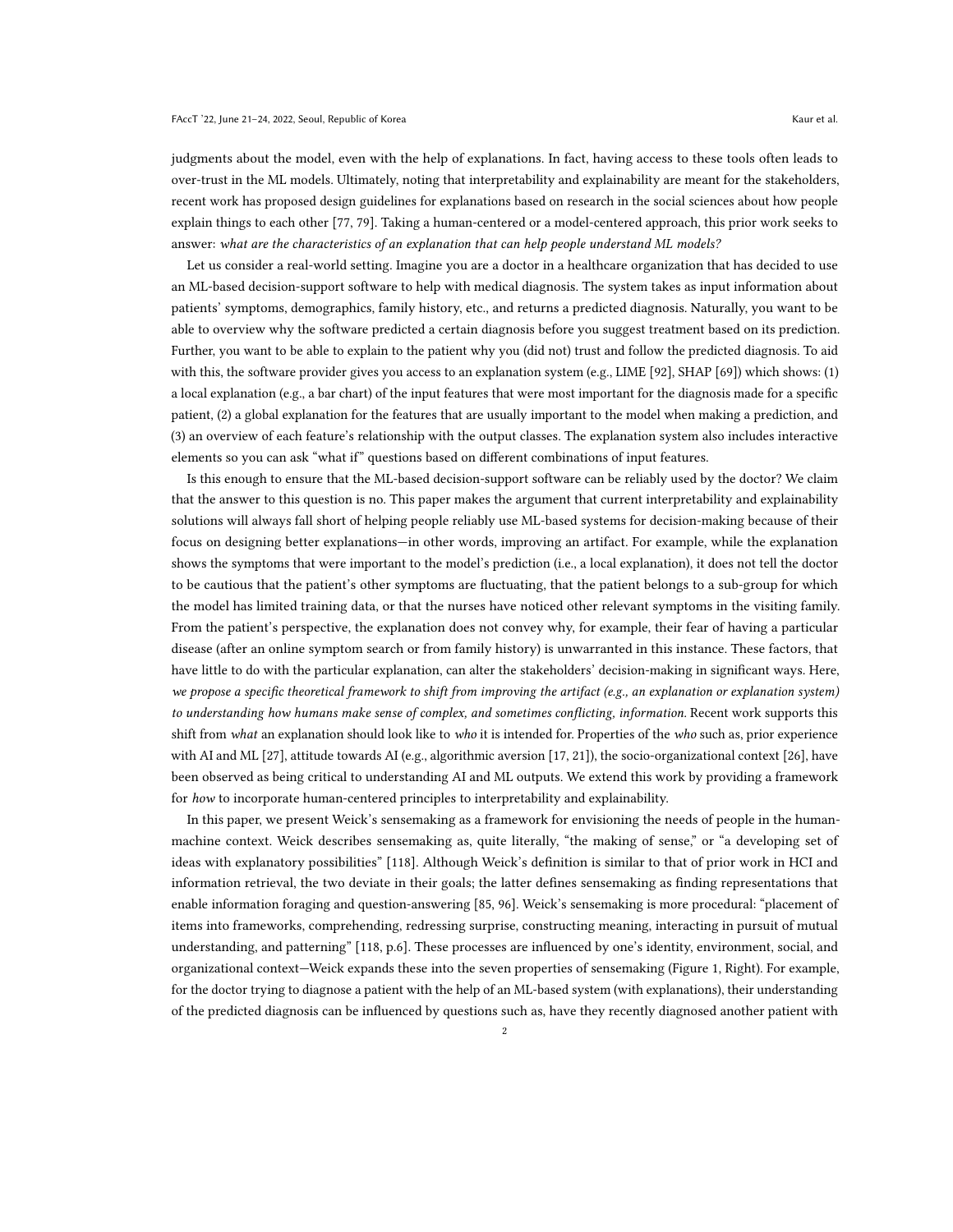<span id="page-2-0"></span>

Fig. 1. Left: DARPA's conceptualization of Explainable AI, adapted from [\[35\]](#page-16-5). Right: Weick's sensemaking properties (1–7) categorized using the high-level Enactment-Selection-Retention organizational model, adapted from [\[49\]](#page-16-6). Enactment includes properties about perceiving and acting on environmental changes; Selection, properties related to interpreting what the changes mean; and Retention, properties that describe storing and using prior experiences [\[56\]](#page-17-4). Our Sensible AI framework extends the existing definition of interpretability and explainability to include Weick's sensemaking properties.

similar symptoms; is the patient's care team in agreement on a diagnosis; is the predicted diagnosis plausible; and, which symptoms are more visible and does the explanation present these as important to the prediction. The seven properties of sensemaking are a framework for identifying and understanding these contextual factors.

What does this knowledge of sensemaking offer to interpretability and explainability researchers and tool designers? A sensemaking perspective tells us how things beyond the individual (i.e., the environmental, social, and organizational contexts) shape individual cognition. It gives us a path forward. Prior work in organizational studies has used sensemaking to identify ways in which teams and organizations can be made more reliable. These high-reliability organizations (HROs) can serve as a template for designing Sensible AI, AI that accounts for the nuances of human cognition when explaining itself to people. We extend the principles that make HROs reliable (e.g., a preoccupation with failure, a sensitivity to low-level operations, a reluctance to simplify anomalous situations) as guidelines for designing Sensible AI. Within our healthcare example, Sensible AI might take the form of a system that highlights the most significant ways in which a change in input features would change the predicted diagnosis; shows cases with similar input features but different diagnosis; presents input features that were considered less important by the model; asks all members of the patient care team to review the diagnosis individually first, allowing for a diversity of opinions and discussion opportunities; and asks for further explanation for cases in which the predicted diagnosis was disregarded, to inform future test cases. Our hope is that researchers and designers can translate our Sensible AI design guidelines as technical and social checks and balances in their tools, to better support human cognition as described by sensemaking.

#### 2 INTERPRETABILITY AND EXPLAINABILITY

#### 2.1 What are interpretability and explainability?

Interpretability is defined from a model's perspective as the "ability to explain or to present in understandable terms to a human" [\[24,](#page-16-7) p.2]. It serves as a proxy for other desiderata for ML-based systems such as reliability, robustness, transferability, informativeness, etc. These properties in turn promote trustworthiness, accountability, and fair and ethical decision-making [\[24,](#page-16-7) [65\]](#page-17-5). At a high-level, interpretability approaches can be categorized into glassbox models (e.g., [\[18,](#page-15-0) [37,](#page-16-1) [50,](#page-16-0) [58,](#page-17-6) [89,](#page-18-0) [124\]](#page-19-1)) or post-hoc explanations for blackbox models (e.g., [\[6,](#page-15-4) [69,](#page-17-0) [92,](#page-18-1) [99,](#page-18-4) [102\]](#page-18-5)). Instantiating these approaches into user-facing tools, static explanations output by mathematical representations of interpretability now includes interactive visuals output by explainable AI. Although similarly defined, this idea of explainability is more human-centered and is "associated with the notion of an explanation as an interface between humans and a decision maker that is, at the same time, both an accurate proxy of the decision maker and comprehensible to human" [\[9,](#page-15-5)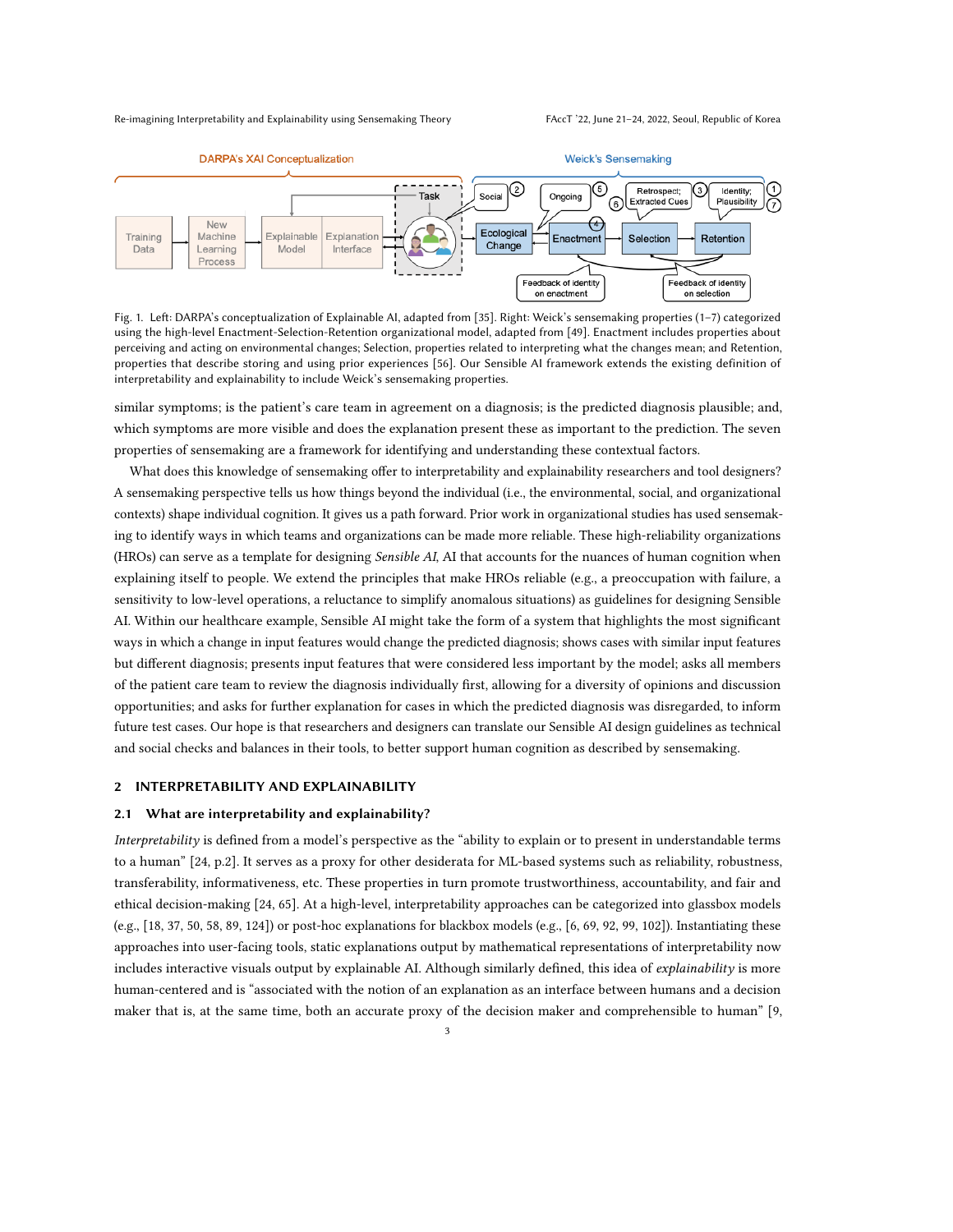p.85] (Figure [1,](#page-2-0) Left). Scholars have incorporated prior work from philosophy (e.g., [\[34,](#page-16-8) [39,](#page-16-9) [64,](#page-17-7) [84,](#page-18-6) [86,](#page-18-7) [111\]](#page-18-8)), the social sciences (e.g., [\[40,](#page-16-10) [60,](#page-17-8) [66–](#page-17-9)[68,](#page-17-10) [72,](#page-17-11) [77,](#page-17-2) [79,](#page-17-3) [81,](#page-17-12) [103\]](#page-18-9)), and HCI (e.g., [\[12,](#page-15-6) [25,](#page-16-11) [32,](#page-16-12) [82,](#page-18-10) [83,](#page-18-11) [121,](#page-19-3) [126\]](#page-19-4)) with the motivation that by translating ideas from how people explain things to each other, we can design better solutions for how ML models can be explained to people. As a result, increasingly, interpretability and explainability tools include characteristics such as interactivity [\[7,](#page-15-7) [41\]](#page-16-13), counterfactual "what-if" outputs [\[78,](#page-17-13) [115\]](#page-19-5), and modular and sequential explanations [\[75\]](#page-17-14).

Several comprehensive reviews (e.g., [\[3,](#page-15-8) [9,](#page-15-5) [63,](#page-17-15) [116,](#page-19-6) [125\]](#page-19-7)) synthesize and describe design considerations for the field. Based on a review of 289 core papers and 12412 citing papers, Adbul et al. highlight the trends as (1) a move from early AI work (e.g., in Expert Systems [\[19,](#page-15-9) [109\]](#page-18-12)) to FAccT-centric ways of providing explanations; and (2) addressing macroscopic societal accountability in addition to helping individual users understand ML outputs [\[3\]](#page-15-8). Arrieta et al. taxonomize 409 papers to clarify terminology (e.g., interpretability, understandability, comprehensibility, etc.); describe interpretability approaches for shallow and deep learning models; and highlight the challenges for responsible AI [\[9\]](#page-15-5).

#### 2.2 Understanding the "who" in interpretability and explainability

Scholars in ML, HCI, and social science communities have advocated for the importance of understanding who the explanations are intended for. Their work identifies principles about stakeholders that are relevant in the human-machine context. Cognitive factors (e.g., mental models, type of reasoning) have been shown to be important. For example, accurate mental models and deliberative reasoning can help avoid ML practitioners' misuse of, and over-reliance on, interpretability outputs [\[52\]](#page-16-2). This also applies to end-users without ML expertise [\[16\]](#page-15-10), otherwise explanations increase the likelihood that an end-user will accept an AI's output, regardless of its correctness [\[10\]](#page-15-1). For end-users, completeness (rather than soundness) of explanations helps people form accurate mental models [\[57\]](#page-17-16). Accuracy and example-based explanations can similarly shape people's mental models and expectations, albeit in different ways [\[54\]](#page-17-1).

Prior experience and background in ML is also important. Variance in these can result in preset expectations, which can lead to over- or under-use of explanations [\[27\]](#page-16-3). *Job- and task-dependent information needs* also shape how (much) people internalize explanations. Explanation interfaces that are interactive and collaborative can improve overall accuracy [\[108\]](#page-18-13). Additionally, explanations from glassbox models with fewer number of features are easier for end-users to understand [\[88\]](#page-18-14). For ML practitioners, specific types of visuals of explanations (e.g., local vs. global, sequential vs. collective) differ in how much they help them understand and debug models, and explain them to customers [\[41,](#page-16-13) [75\]](#page-17-14). Finally, social, organizational, and socio-organizational context is important. For example, [\[42,](#page-16-14) [45,](#page-16-15) [70,](#page-17-17) [113,](#page-18-15) [126\]](#page-19-4) all highlight the challenges of operating within an organization that either develops or employs an AI-based system. Stakeholders within and outside the organization can have conflicting needs from the system—technical interpretability and explainability approaches are unable to account for these.

These studies from the ML, HCI, and social science communities have all highlighted relevant factors about the "who" in interpretability and explainability. Our proposed framework complements these evaluations: it unifies them based on sensemaking theory translated from organizational studies. We explain how individual, social, and organizational factors can affect the human-machine context, and provide a path forward that accounts for these who-centered factors.

#### 3 SENSEMAKING

Sensemaking describes a framework for the factors that influence human understanding; "the sensemaking perspective is a frame of mind about frames of mind" [\[118,](#page-19-2) p.xii]. It is most prominent in discrepant or surprising events. People try to put stimuli into frameworks, particularly when predictions or expectations break down. That is, when people come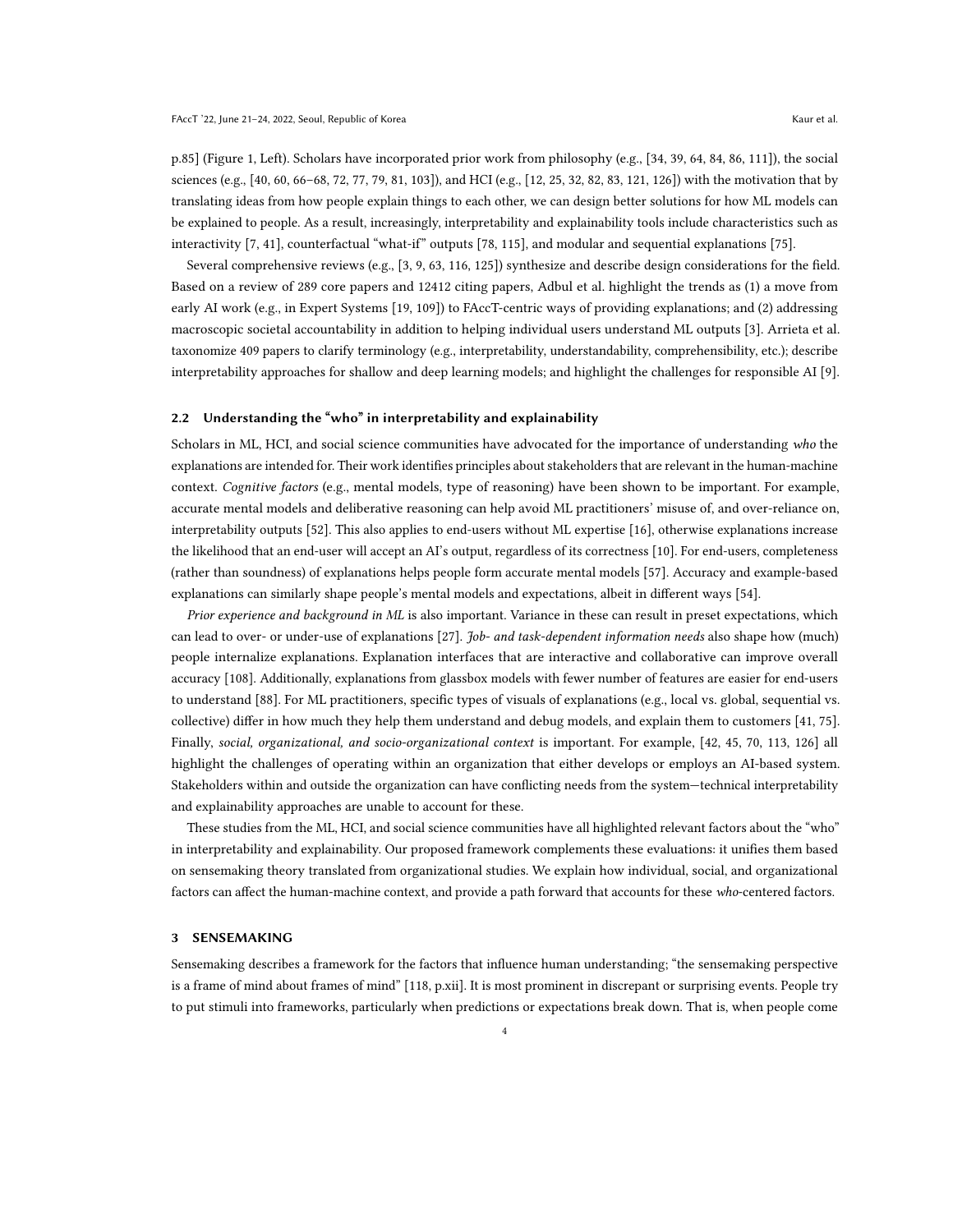<span id="page-4-1"></span>

| Property                            | Human-Human Context                                                                                                                                                             | <b>Human-Machine Context</b>                                                                                                                                                   |  |  |
|-------------------------------------|---------------------------------------------------------------------------------------------------------------------------------------------------------------------------------|--------------------------------------------------------------------------------------------------------------------------------------------------------------------------------|--|--|
| Identity<br>Construction            | Sensemaking is a question about who I am as indicated<br>by the discovery of how and what I think.                                                                              | Given multiple explanations, people will internalize the one(s)<br>that support their identity in positive ways.                                                               |  |  |
| Social                              | What I say and single out and conclude are determined by<br>who socialized me and how I was socialized, and by the<br>audience I anticipate will audit the conclusions I reach. | Differences in micro- and macro-social contexts affect the<br>effectiveness of explanations.                                                                                   |  |  |
| Retrospective                       | To learn what I think, I look back over what I said earlier.                                                                                                                    | Providing explanations before people can reflect on the model<br>and its predictions negatively affects sensemaking.                                                           |  |  |
| Enactive                            | I create the object to be seen and inspected when I say<br>or do something.                                                                                                     | The order in which explanations are seen affects how people<br>understand a model and its predictions.                                                                         |  |  |
| Ongoing                             | Understanding is spread across time and competes for<br>attention with other ongoing projects, by which time my<br>interests may already have changed.                          | The valence and magnitude of emotion caused by an interrup-<br>tion during the process of understanding explanations from<br>interpretability tools change what is understood. |  |  |
| Focused on<br><b>Extracted Cues</b> | The 'what' that I single out and embellish is only a small<br>portion of the original utterance, that becomes salient<br>because of context and personal dispositions.          | Highlighting different parts of explanations can lead to varying<br>understanding of the underlying data and model.                                                            |  |  |
| Plausibility over<br>Accuracy       | I need to know enough about what I think to get on with<br>my projects, but no more, which means sufficiency and<br>plausibility take precedence over accuracy.                 | Given plausible explanations for a prediction, people are not<br>inclined to search for the accurate one amongst these.                                                        |  |  |

Table 1. An overview of the seven properties of sensemaking, their description in the human-human context, and our proposed claims for the human-machine context grounded in each property.

across new or unexpected information, they like to add structure to this unknown. The process by which they do this, why they do it, and how it affects them and their understanding of the world are all central to sensemaking.

Sensemaking subsumes interpretability $^1$  $^1$ . They share the same goal: understanding an outcome or experience. If an ML-based system could explain itself, we can verify if the reasoning is sound based on auxiliary criteria (e.g., safety, nondiscrimination), and determine whether the system meets other desiderata such as fairness, reliability, causality, and trust [\[24,](#page-16-7) [65\]](#page-17-5). Sensemaking includes all of this and more. Sensemaking not only considers the information being presented to the person doing the meaning-making, but also additional contextual nuances that affect whether and how this information is internalized. This includes factors such as, the enacted environment, the individual's identity, their social and organizational networks, and prior experiences with similar information.

In the subsections that follow, we describe Weick's seven properties of sensemaking in the human-human context and translate them for the human-machine context (see Table [1](#page-4-1) for an overview). To concretize how these properties might affect stakeholders of ML-based systems, we present an example user vignette for each property. Prior work has applied similar methodology when translating theory [\[4,](#page-15-11) [76\]](#page-17-18). While the examples are crafted based on popular press articles and research papers, they are not intended as being representative of these cases. We use them to highlight a sensemaking property, but we do not claim that the property has a causal relationship with the example, i.e., there could be other reasons for why the ML-based systems functioned the way that they are described in these articles.

#### <span id="page-4-2"></span>3.1 Grounded in Identity Construction

Identity is critical for AI/ML sensemaking because people only understand these systems in ways that they are congruent with their existing beliefs or update their beliefs while shedding a positive light on them. For interpretability, this suggests that, given multiple explanations, people will internalize the one(s) that support their identity in positive ways.

<span id="page-4-0"></span><sup>1</sup>Although interpretability is defined as model-centric and explainability as human-centric, there is not yet consensus on how these terms are different from an implementation point of view. Since "interpretability" is commonly used in describing tools that output explanations, we use this term for the rest of the paper. We follow similar terminology choices with ML- (rather than AI-) based systems since interpretability is attributed to ML models.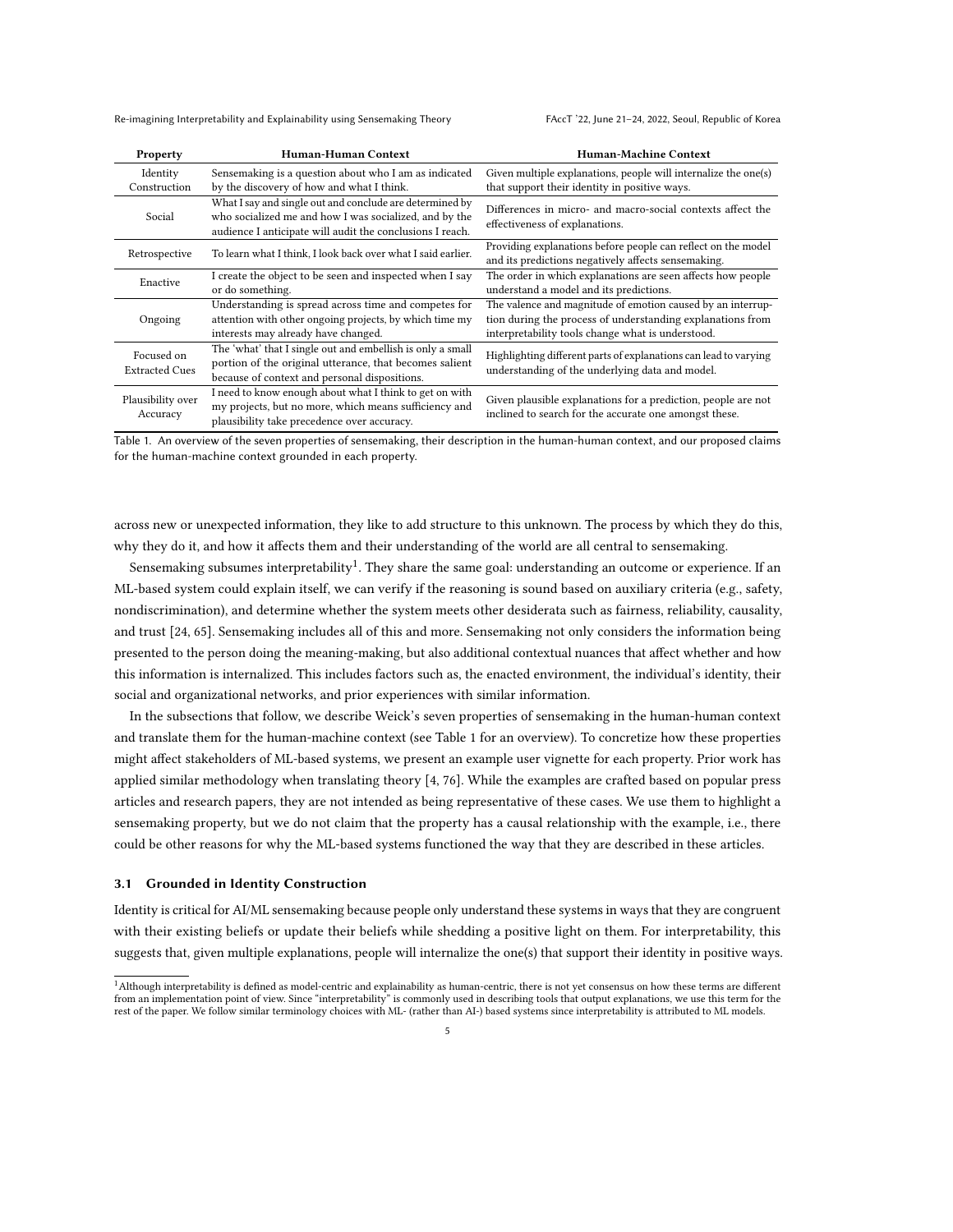3.1.1 Identity Construction in the **Human-Human** Context. Sensemaking begins with the sensemaker. In this way, sensemaking is innately human-centered: "how can I know what I think until I see what I say?" [\[118,](#page-19-2) p.18]. It is grounded in the individual's need to have a clear sense of identity. People make sense of something to either support their existing beliefs or update them when applying their beliefs leads to a breakdown in their understanding. Weick notes five things of importance for identity and sensemaking [\[118,](#page-19-2) pp.23-24]: (1) controlled, intentional sensemaking is triggered by a failure to confirm one's self; (2) sensemaking is grounded in the desire to maintain a consistent, positive self-conception; (3) people learn about their identities by projecting them into an environment—which includes their social, organizational, and cultural contexts—and observing the consequences; (4) sensemaking via identity construction is a mix of proaction and reaction; and (5) sensemaking is self-referential in that the self is what ultimately needs interpreting—what a given situation means is defined by the identity that an individual relies on while understanding it.

The relationship between identity and sensemaking is not limited to the individual sensemaker. The influence of social context can be seen in how identity is constructed. Weick describes this influence using three definitions of identity. First, Mead's claim that the mind and self are developed based on the communicative processes among people (i.e., social behaviorism). Individuals are comprised of "a parliament of selves" which reflect their various social contexts [\[74\]](#page-17-19). Second, Knorr-Cetina's inclusion of social contexts based on the larger tapestry of social, organizational, and cultural norms, i.e., the macro-social [\[53\]](#page-17-20). Finally, Erez and Earley's three self-derived needs that shape identity, which include intrapersonal and interpersonal dynamics: (1) the need for self-enhancement, seeking and maintaining a positive cognitive and affective state about the self; (2) the self-efficacy motive, desire to perceive oneself as competent and efficacious; and (3) the need for self consistency, desire to sense and experience coherence and continuity [\[28\]](#page-16-16).

Sensemaking is made challenging by identity because the more identities that an individual has, the more ways they can assign meaning to something. Given the fluidity of identity construction, people have to grapple with several, sometimes contradicting, ways of understanding. Sometimes, this flexibility and adaptability in one's identity can be good. However, in most cases, this identity-based equivocality can lead to confusion, cognitive burden, and, in turn, lead people towards heuristics-based understanding [\[90\]](#page-18-16).

3.1.2 Identity Construction in the Human-Machine Context. Consider Platform X, a popular social media site which uses an ML model for content moderation, with two stakeholders in mind. First, Sharon, a 42 year old conservative in the U.S. who is against vaccination for COVID-19. Her recent posts include graphic descriptions and images of, what she claims, are the potential side-effects of getting vaccinated. Second, Avery, a 37 year old doctor who believes it is their responsibility to share unfiltered information about the COVID-19 pandemic. Several of their posts highlight the positives of getting vaccinated, and some of them present the rare potential side-effects that have been noted by medical professionals. For both Sharon and Avery, some posts have been removed by Platform X's content moderation model.

Social media platforms usually offer an explanation for post removal to maintain their user base and help people share content in line with their policies. With interpretability tools, these platforms can support richer explanations. Based on the local explanation from an interpretability tool, Sharon is told that her post was removed due to its content type, the number of her previously flagged posts, her predicted political affiliation based on her posting history, and the topic being COVID-19. She might immediately latch on to the predicted political affiliation as the explanation, and not try to understand the removal any further (i.e., sensemaking is not triggered because her identity remains intact). For Avery, who simply wants to share all relevant information given their identity as a doctor, the post removal might attack their needs for self-enhancement, self-efficacy, and self-consistency. As such, they might assume that the content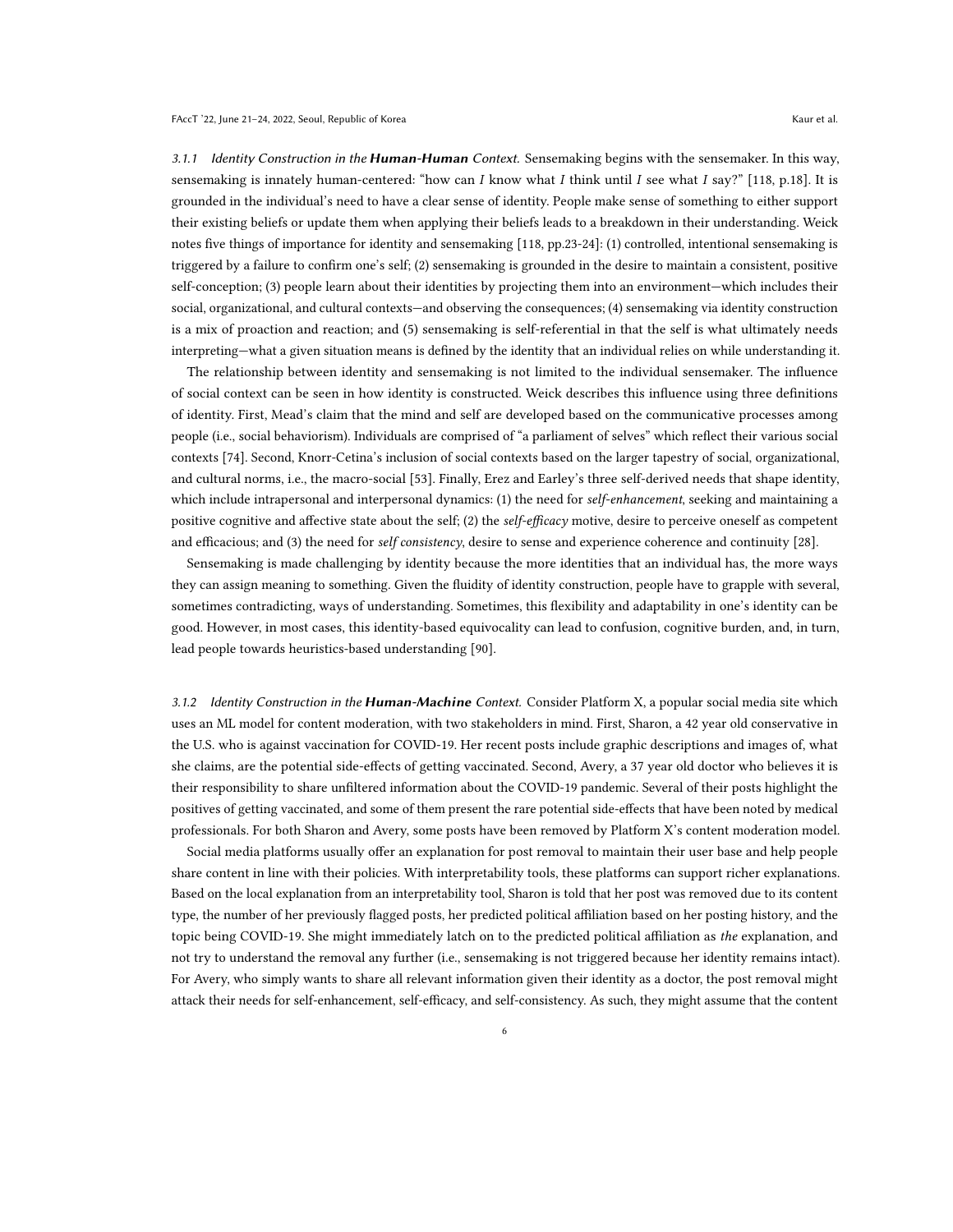type being graphic is the main reason for post removal—this would support their positive self-conception, and not require them to understand the model's reasoning any further.

Interpretability tools are designed to present information in a context-free, unbiased way. But, people rarely internalize information in this static way. Weick argues that whether or how people internalize an explanation is dependent on their identity as an individual and as a part of their varying social contexts.

Claim: Given multiple explanations, people will internalize the one(s) that support their identity in positive ways.

#### 3.2 Social

AI/ML sensemaking is modified by social context because it represents the audience-oriented external factors that influence people as they try to understand the outputs of these systems. For interpretability, this suggests that explanations are internalized differently by people with different micro- and macro-social contexts.

3.2.1 Social Elements of Sensemaking in the **Human-Human** Context. Sensemaking describes human cognition. This might give it the appearance of being about the individual, but it is not. Weick notes the work on socially shared cognition (e.g., [\[62,](#page-17-21) [91\]](#page-18-17)) which shows that human cognition and social functioning are essential to each other. Specifically, an individual's conduct is dependent on their audience, whether this is an imagined, implied, or a physically present one [\[5,](#page-15-12) [15\]](#page-15-13). Regarding the lack of a need for a physically present audience, recall Weick's reference to Mead's work on the individual being "a parliament of selves" [\[74\]](#page-17-19) (see Section [3.1](#page-4-2) for details on socially-grounded identity construction).

A focus on social aspects of sensemaking naturally implies that modes of communication (e.g., speech, discourse) and tools that support these also get attention, since these represent the ways in which social contact is mediated. Weick describes their importance on three levels, which exist beyond the individual: (1) inter-subjective, the conversations with others that can lead to alignment; (2) generic subjective, the socially-established norms when alignment has been achieved; and (3) extra-subjective, the culturally-established norms that do not necessarily require communication anymore. As we go from inter- to extra-subjective, the role of the implied and invisible audience becomes increasingly prominent. This, in turn, shapes the modes and tools of communication necessary for sensemaking.

3.2.2 Social Elements of Sensemaking in the Human-Machine Context. Consider the model developed for predicting diabetic retinopathy (DR) based on healthcare data (predominantly eye fundus photos) collected in the U.S. [\[11\]](#page-15-14). The U.S. healthcare system is consistent across organizations—there is low variability in how eye fundus photos are captured, how the medical records are stored, and who (a generalist or specialist doctor) makes a diagnosis. However, when the same model was applied to a different social and cultural context—in Thailand, where healthcare is dependent on individual providers and patient needs in different regions—it failed in unanticipated ways.

First, there is the issue with the data itself. Several countries in Southeast Asia, including Thailand, do not have dedicated rooms for capturing fundus photos, making the photos inconsistent in opacity and leading to potentially inaccurate predictions. Second, there are established norms around the results of a DR screening test. While it is often expected to receive results immediately in the U.S. healthcare system, this is less common in Thailand, with fewer technicians, doctors, and specialists. Patients living in smaller towns have to travel to larger cities for appointments with specialists. A patient who is anticipating their DR result 4-5 weeks later might not have budgeted enough time for travel, based on a referral on the same day as the DR screening test visit.

While interpretability tools may offer an explanation, these explanations are limited to the model and the training dataset. Weick's perspective suggests that it might not be enough to explain the prediction, due to the variability in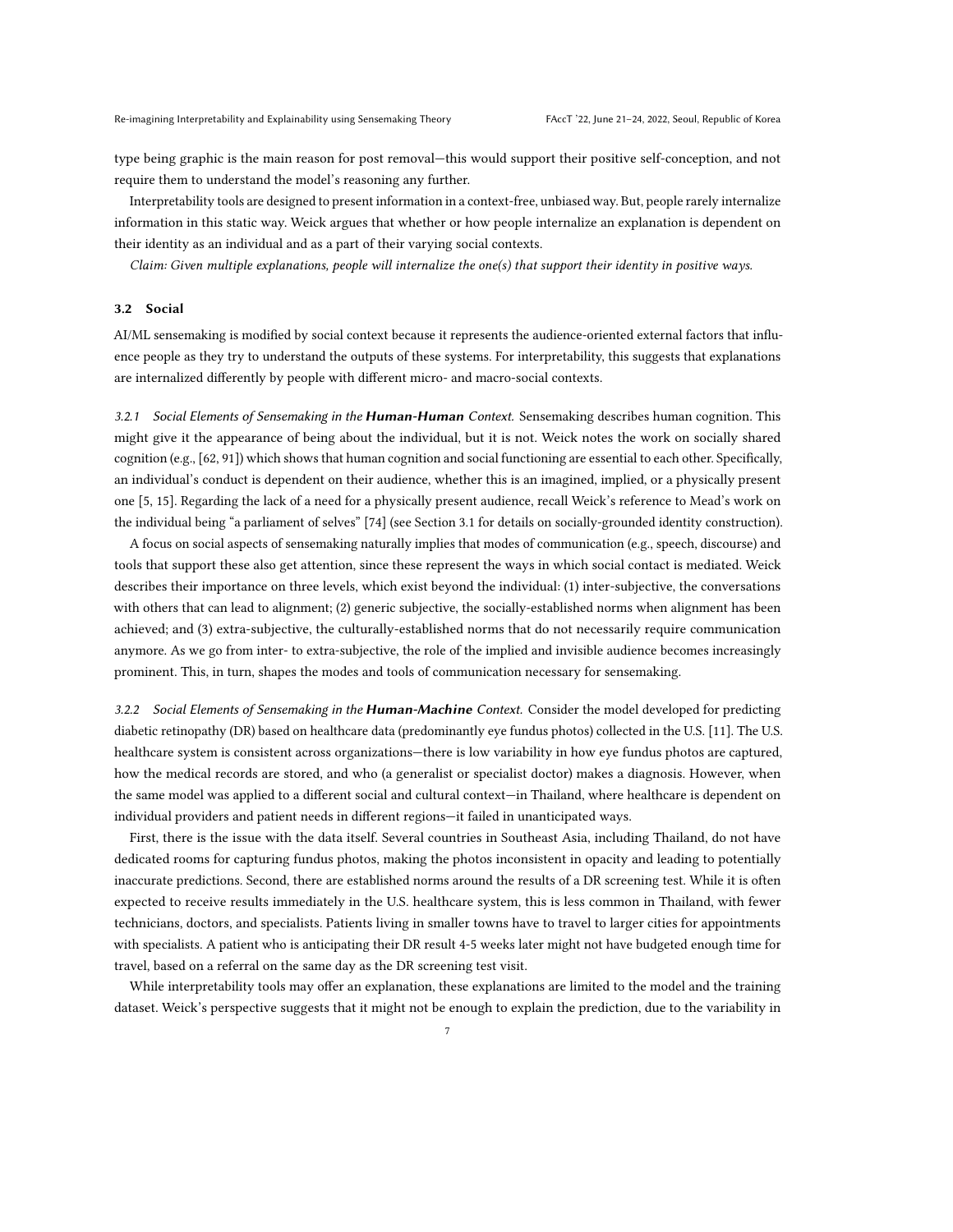in ML datasets supports this perspective [\[55\]](#page-17-22).

people's social contexts when using predictions in real-world settings; recent work on domain and distributional shifts

Claim: Differences in micro- and macro-social contexts affect the effectiveness of explanations.

#### <span id="page-7-0"></span>3.3 Retrospective

Retrospection or reflective thinking influences AI/ML sensemaking by engaging people in deliberately thinking about the diverse interpretations of outputs when trying to understand these systems, instead of following the more automated, heuristics-based, reasoning pathways. For interpretability, this suggests that providing explanations before people can reflect on the model and its predictions negatively affects sensemaking.

3.3.1 Retrospective Sensemaking in the Human-Human Context. Sensemaking is retrospective because the object of sensemaking is a lived experience. Weick describes the retrospective nature of sensemaking as the most important, but perhaps the least noticeable, property. The reason it so frequently goes unnoticed is because of how embedded retrospection is in the sensemaking process. Retrospective sensemaking is derived from the work of Schutz, who believes that meaning is "merely an operation of intentionality, which. . . only becomes visible to the reflective glance" [\[97,](#page-18-18) [98\]](#page-18-19). The lived timeframe being considered for reflection can be the short- or long-term past, ranging from minutes, days, and years to "as I begin the latter portion of a long word, my utterance of the first part is already in the past" [\[36,](#page-16-17) p.44].

The retrospective process starts with an individual's present circumstances, and those shape the past experiences selected for sensemaking. Reflection happens in the form of a cone of light that starts with the present and spreads backwards. In this way, the cues of the past lived experience that are paid attention to for sensemaking depend on how the present is shaped. The challenge lies in which present to consider. People typically have several things on their mind at the same time, be it multiple projects at work or personal goals. With these, they have a multitude of lenses that they could apply for the reflective sensemaking process—the object of their sensemaking thus becomes equivocal. When dealing with equivocality, people are already overwhelmed with information and providing more details is often not helpful. "Instead, they need values, priorities, and clarity about preferences to help them be clear about which projects matter" [\[118,](#page-19-2) p.28]. In looking for clarity on which meaning to select, people are prone to a hindsight bias [\[107\]](#page-18-20). They select the most plausible story of causality for the outcome that they are trying to explain (Section [3.7](#page-11-0) describes this property of sensemaking: being driven by plausibility over accuracy).

3.3.2 Retrospective Sensemaking in the **Human-Machine** Context. For ML-based systems, the model and its predictions are the "lived experiences." Consider a radiologist tasked with reading chest radiographs to determine if a patient has COVID-19. The hospital has purchased an ML-based image classification system. To help determine if the predictions makes sense, the software also provides saliency maps (an interpretability approach).

By immediately providing an explanation, the interpretability tool effectively disengages the retrospective process that helps with sensemaking. Figure [2](#page-8-0) shows example explanations provided to the radiologist. As described in the accompanying research paper [\[20\]](#page-15-15), these explanations show that the ML model sometimes relies on laterality markers to make the prediction. For example, in Figure [2,](#page-8-0) the saliency maps highlight not only the relevant regions in the lungs as being predictive, but also some areas (see pointers) that differ based on how the radiograph was taken. These, coincidentally, are also predictive of COVID-19 positive vs. negative results, leading to a spurious correlation.

Ideally, the radiologist evaluating the saliency map would be able to reach the same conclusion regarding these spurious correlations. However, the retrospective property would suggest that by providing this explanation without asking the radiologist to first think about what the explanation could be, the interpretability tool disengages their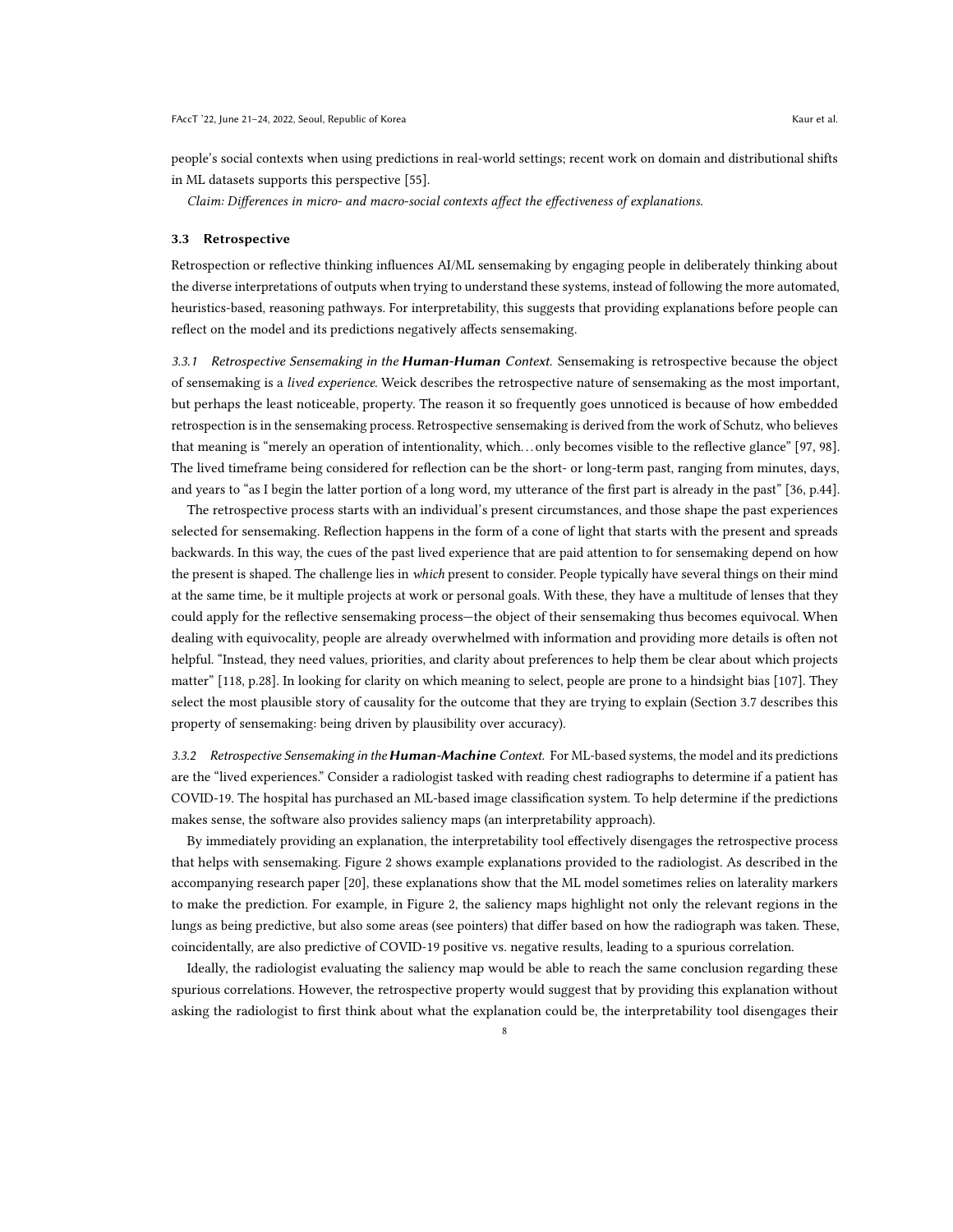<span id="page-8-0"></span>

Fig. 2. Saliency maps for chest radiographs, adapted from [\[20\]](#page-15-15).

retrospective sensemaking process. This makes it easier for the radiologist to craft a plausible narrative that agrees with the model's prediction instead of analyzing the radiograph in detail and accurately understanding the model. When they immediately have the explanation, there is no cognitive need for the radiologist to understand the intricacies of the model, which increases the likelihood of them missing the issues with the model. Prior work on stakeholders' use of interpretability tools corroborates this perspective: people expect far more from interpretability tools than their actual capabilities and, in doing so, often end up over-trusting and misusing them [\[10,](#page-15-1) [52\]](#page-16-2).

Claim: Providing explanations before people can reflect on the model and its predictions negatively affects sensemaking.

## 3.4 Enactive of Sensible Environments

Enactment is critical for AI/ML sensemaking because it represents how (much) people understand these systems—it reflects the parts of these systems that people understand, and then build on, over time. For interpretability, this suggests that the order in which explanations are seen affects how people understand a model and its predictions.

3.4.1 Enactment in the **Human-Human** Context. When we are tasked with making sense of something, it might appear to belong to an external environment that we must observe and understand. Weick argues that this is not the case, that sensemaking works such that "people often produce part of the environment they face" [\[118,](#page-19-2) p.30]. It is not just the person, rather, the person and their enacted environment that is the unit of analysis for sensemaking [\[87\]](#page-18-21).

This environment that provides the necessary context for sensemaking is not a monolithic, fixed environment that exists external to people. Rather, people act, and their actions shape the environmental context needed for sensemaking: "they act, and in doing so create the materials that become the constraints and opportunities they face." [\[118,](#page-19-2) p.31]. Here, Weick is influenced by Follett, who claims that there is no subject or object in meaning-making. There is no meaning that one understands as the "result of the process;" there is just a "moment in process" [\[30,](#page-16-18) p.60]. As such, this meaning is inherently contextual in that it is shaped by the cycle of action-enaction between the human and their environment.

Weick cautions against two things with the enactive nature of sensemaking. First, to not restrict our definition of action in shaping our environment. Action here could mean creating, reflecting, or interpreting: "the idea that action can be inhibited, abandoned, checked, or redirected, as well as expressed, suggests that there are many ways in which action can affect meaning other than by producing visible consequences in the world" ([\[14\]](#page-15-16), described by Weick [\[118,](#page-19-2) p.37]). Second, the enacted environments do not need to embody existing ones. People want to believe that the world is defined using pre-given features, i.e., knowledge and meaning exist, we just need to find them. This is called Cartesian anxiety: "a dilemma: either we have a fixed and stable foundation for knowledge, a point where knowledge starts, is grounded, and rests, or we cannot escape some sort of darkness, chaos, and confusion" [\[112,](#page-18-22) p.140]. When faced with equivocal meanings, people want to select ones that reduce Cartesian anxiety. But, in doing so, they also enable existing, socially constructed meanings to shape their sensemaking. This can be helpful in providing the clarity of values needed when faced with equivocality, or it can privilege some meanings over others, depending on agency and power [\[94\]](#page-18-23).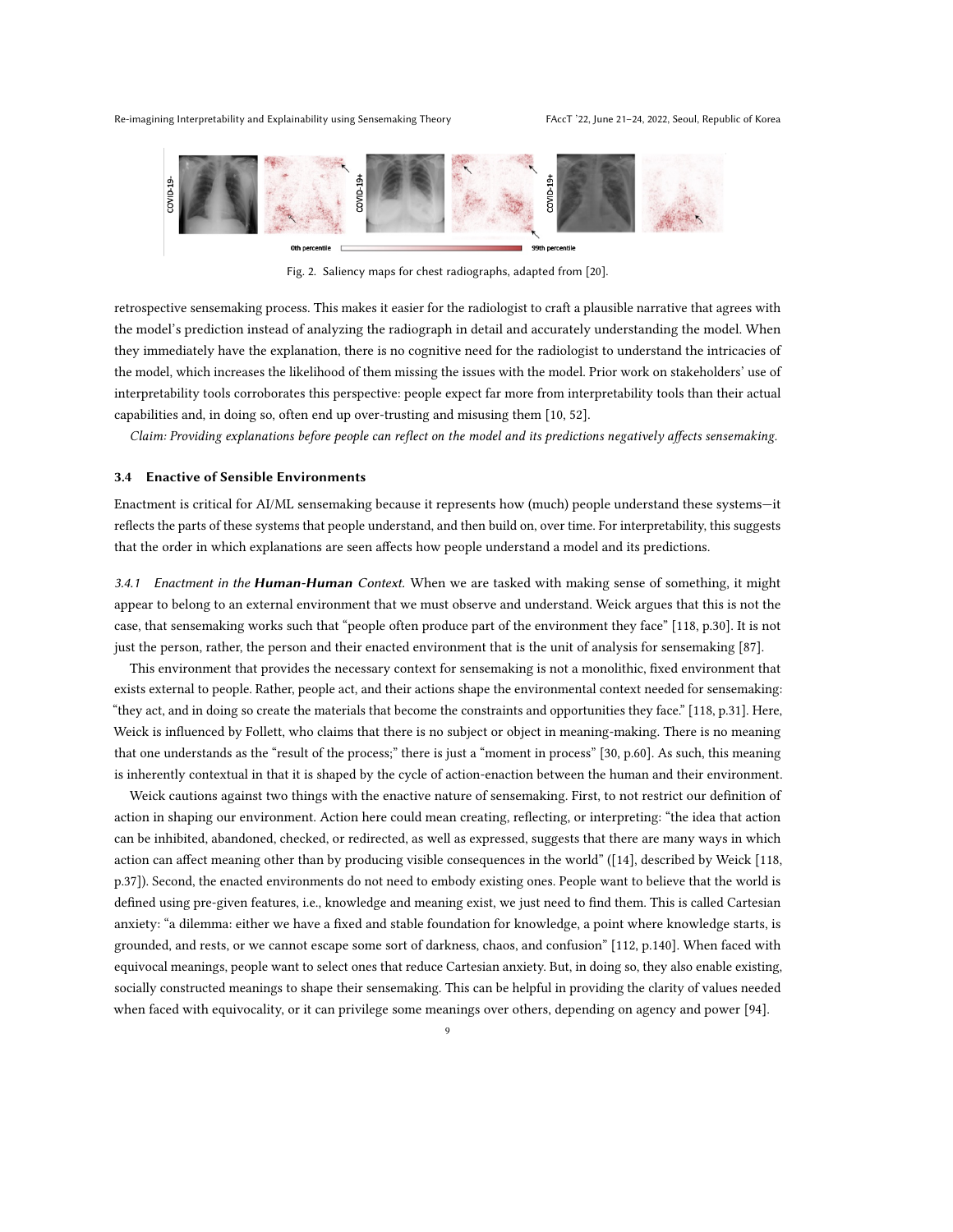3.4.2 Enactment in the Human-Machine Context. Enactment is most apparent when ML-based systems are used in urgent or reactive situations, such as predictive policing. Consider PredPol, which uses location-based ML models that rely on connections between places and their historical crime rates to identify hot spots for police patrol [\[1\]](#page-15-17).

Say a police officer is monitoring PredPol to allocate patrol units to various neighborhoods. The model's predictions influence both the officer monitoring the software as well as those patrolling. Both will update their "environment" to be focused on certain neighborhoods. That is, they are primed to look for criminal activity in these neighborhoods. Additionally, when arrests are made using model predictions, they provide further evidence to the model that the patterns it has identified are accurate. In this way, the feedback loop causes the model to become increasingly biased [\[38\]](#page-16-19). If the police officers were also provided an explanation for the model's predictions, the type of explanation and the order in which they are seen (e.g., global vs. local explanation first) changes the enacted environment for the officers. The sensemaking perspective offers several properties for how the environment could be shaped (e.g., people's identity, social network).

Interpretability tools offer different types of information (e.g., feature importances, partial dependency plots, data distributions), but do not impose an order on how this information is explored. End-users can take different paths to reaching conclusions about the model. Because sensemaking is sensitive to enacted environments, it is important to remember that any information or explanation about the model is not treated by people as static or isolated.

Claim: The order in which explanations are seen affects how people understand a model and its predictions.

### 3.5 Ongoing

The ongoing nature of AI/ML sensemaking highlights how interruptions and emotions can influence what is understood about these systems. For interpretability, this suggests that, if interrupted when viewing an explanation, the valence and magnitude of the resulting emotion can change what people understand about the model and its predictions.

3.5.1 Sensemaking as an Ongoing Activity in the **Human-Human** Context. Sensemaking never starts or stops; people are always in the middle of something. To think otherwise would suggest that people are able to chop meaningful moments from the flow of time, but that would be counter-intuitive because to determine whether something is "meaningful" would require sensemaking in the first place [\[22,](#page-15-18) [93\]](#page-18-24). Sensemaking is akin to being in situations of thrownness. Winograd and Flores describe these situations as having the following properties: (1) you cannot avoid acting; (2) you cannot step back and reflect on your actions, i.e., you have to rely on your intuitions; (3) the effects of action cannot be predicted; (4) you do not have a stable representation of the situation; (5) every representation is an interpretation, i.e., no objective analysis can be performed in the moment; and (6) language is action, i.e., people enact the situation via their descriptions of their environment, making it impossible to stay detached from it [\[123\]](#page-19-8).

Emotion is embedded in sensemaking via the following process. Interruptions trigger arousal, i.e., a discharge in the autonomic nervous system, which convinces the individual that something in the environment has changed, that they must understand it and take appropriate action to get back to a state of flow [\[13,](#page-15-19) [73\]](#page-17-23). The higher the arousal postinterruption, the stronger the emotional response and, in turn, the stronger the affect of emotion on sensemaking. Why does it matter if there is an emotional response during an ongoing sensemaking process? Emotions affect sensemaking in that recall and retrospect are dependent on one's mood [\[105\]](#page-18-25). Specifically, people recall events that are congruent with their current emotional valence. Of all the past events that might be relevant to sensemaking in a current situation, the ones we recall are not those that look the same, but those that feel the same.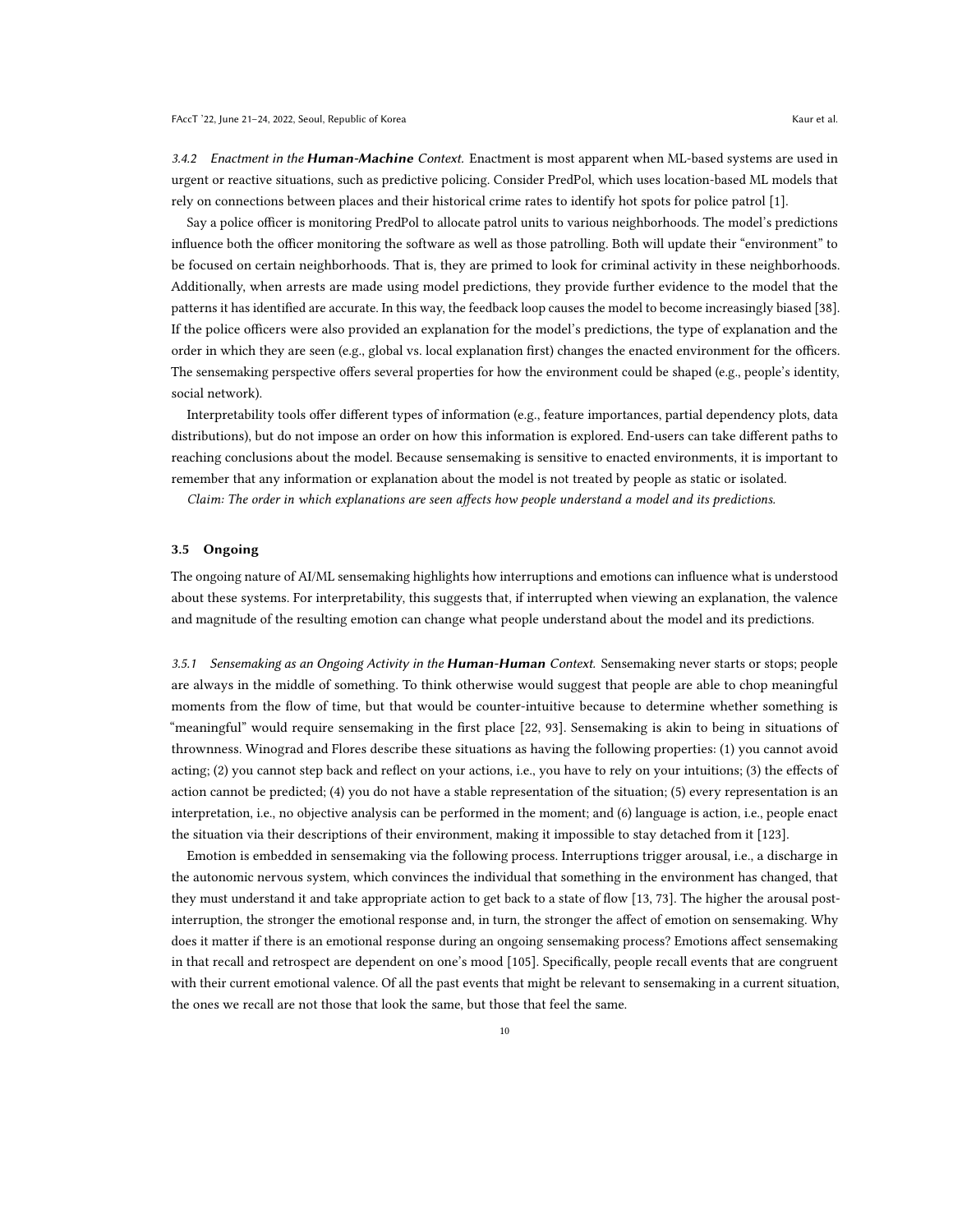3.5.2 Sensemaking as an Ongoing Activity in the **Human-Machine** Context. Consider the PredPol example again. Let's assume the arrest record shows that the likelihood of a legitimate arrest in an area predicted as a hot spot by the model is 40%. The officer monitoring the model outputs is made aware of this number every time they log into the system. Imagine this happens one day: the patrol officers allocated to one of the hot spots make a legitimate arrest. The monitoring officer is commended for their role in anticipating the situation. This happens several times during the day. Thus, the monitoring officer associates positive feedback with arrests based on the model's predictions. When writing their report about the incidents, they use the explanations provided by the software to further justify their choices.

Next day, the patrol officers make another arrest in the same predicted hot spot. The monitoring officer is once again asked to record an explanation for selecting that area for patrol. Before they do so, they happen to look at social media and notice several posts showing outrage with regards to that arrest. This is an interruption, as described by the ongoing property of sensemaking. This time, when the monitoring officer is writing up their explanation, it could be that they mention that the model's predictions are not always right and highlight some other failure cases.

As we have noted before, information presented in explanations is rarely used in context-free settings. Despite being shown the same explanation, the monitoring officer could notice different aspects of it depending on whether they were interrupted, whether the interruption led to positive or negative emotional states, and the magnitude of those emotions.

Claim: The valence and magnitude of the emotion caused by an interruption during the process of understanding explanations from interpretability tools change what is understood.

#### 3.6 Focused on and by Extracted Cues

Extracted cues modify AI/ML sensemaking because they represent the (incomplete) bits of information that people rely on when trying to understand these systems. For interpretability, this suggests that highlighting different parts of explanations can lead to varying understanding of the underlying data and model.

3.6.1 Extracting Cues in the Human-Human Context. Weick describes extracted cues as "simple, familiar structures that are seeds from which people develop a larger sense of what may be occurring" [\[118,](#page-19-2) p.50]. These extracted cues are important for sensemaking because they are taken as "equivalent to the entire datum from which they come" and in being taken as such, they "suggest a certain consequence more obviously than it was suggested by the total datum as it originally came" [\[48,](#page-16-20) p.340]. Sensemaking uses extracted cues like a partially completed sentence. The completed first half of the sentence constrains what the incomplete second half could be [\[101\]](#page-18-26).

Extracting cues involves two processes—noticing and bracketing—which are both affected by context. First, context affects which cues are extracted based on what is noticed by the sensemaker. Noticing is an informal, even involuntary, observation of the environment that begins the process of sensemaking [\[106\]](#page-18-27). Cues that are noticed are either novel, unusual, or unexpected, or those that we are situationally or personally primed to focus on (e.g., recently or frequently encountered cues) [\[110\]](#page-18-28). Second, context affects how the extracted (noticed) cues are interpreted. Without context, any cues that are extracted lead to equivocal meanings [\[61\]](#page-17-24). These situations of equivocality need a clarity of values instead of more information for sensemaking (Section [3.3\)](#page-7-0). Context can provide this clarity in the form of, for example, the social and cultural norms of the setting where sensemaking in happening. During the process of extracting cues, people are trying to form a cognitive reference map that presumes that there is a connection between the situation/outcome and the cue. However, important cues can be missed when people do not have any prior experience with the situation.

3.6.2 Extracting Cues in the **Human-Machine** Context. Consider the example where a company provides ML-based software to organizations to help them with hiring decisions. A marketing company uses this software to shortlist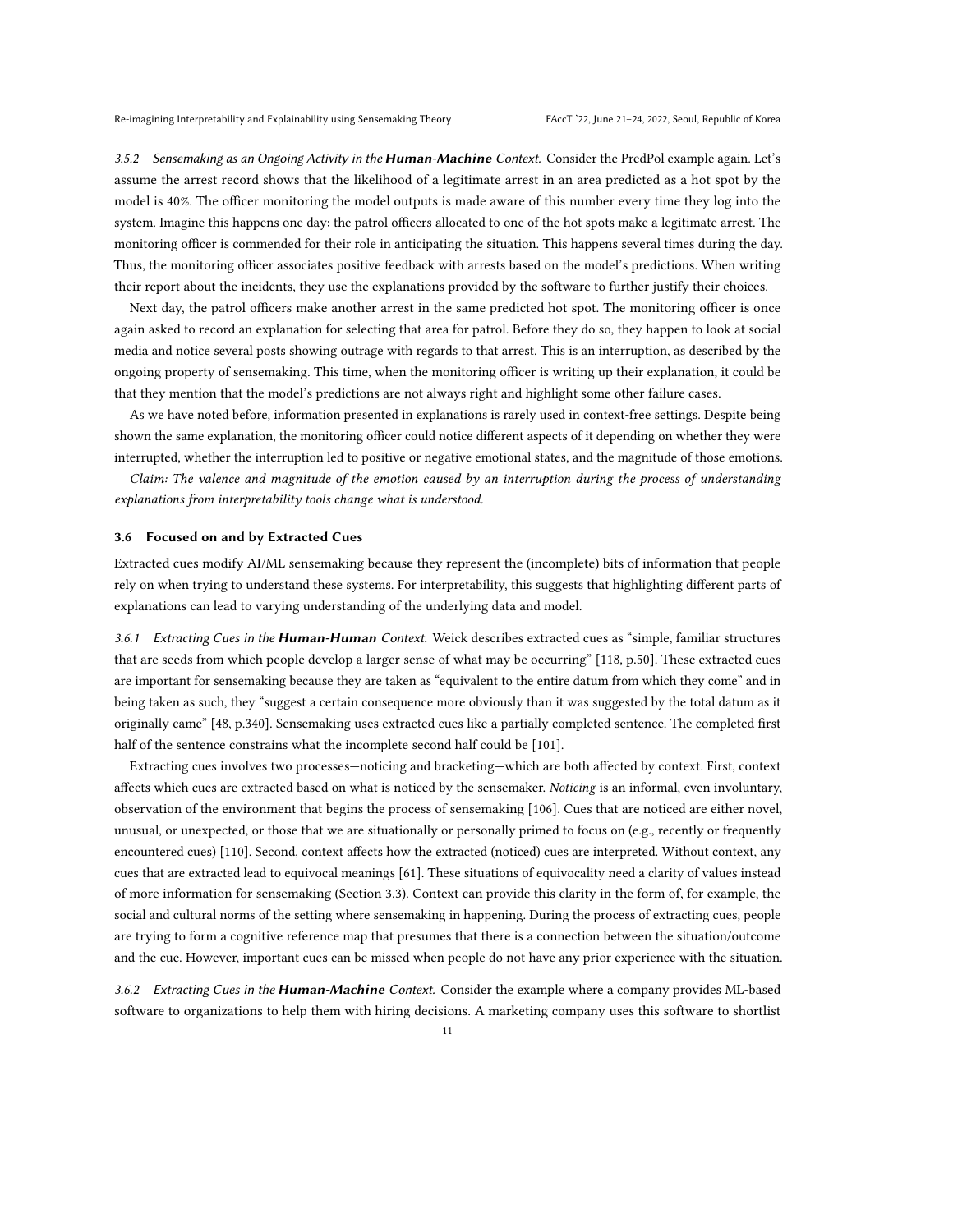candidates by sending some questions in advance. The candidates answer these questions in a video format, and the ML-based software analyzes these videos and provides a hiring score along with an explanation. The kind of input data used by the model includes demographic information; prior experience from the candidate's resume; and tone of voice, perceived enthusiasm, and other emotion data coded by the software after analyzing the recorded video [\[51\]](#page-16-21).

Let's say that the marketing company is using this software to shortlist candidates for the position of a sales representative. The software shows that A is a better candidate than B and explains its ratings (based on local explanations from interpretability tools). The HR folks see that A's rating is based on their facial expressions during the interview (they were smiling, not visibly nervous, and seemed enthusiastic). They consider these to be good attributes for a sales representative and hire A even though B is more qualified. Additional information about A's and B's qualifications is also noted in the local explanations but might not be the cues that are extracted or focused on in this instance.

Current interpretability tools present all types of information and let the user decide how to explore. Weick cautions against this unstructured exploration because it leads to equivocal alternatives for understanding an ML-based system. Which one of these alternatives is ultimately selected can be a reasonable, reflective process or entirely arbitrary.

Claim: Highlighting different parts of explanations can lead to varying understanding of the underlying data and model.

### <span id="page-11-0"></span>3.7 Driven by Plausibility rather than Accuracy

Recognizing that people are driven by plausibility rather than accuracy is critical for AI/ML sensemaking because we must account for people's inclination to only have a "good enough" understanding of these systems. For interpretability, this suggests that, given plausible explanations, people are not inclined to search for the accurate one amongst these.

3.7.1 Plausibility over Accuracy in the Human-Human Context. Weick argues that accuracy is nice but not necessary for sensemaking. Even when it is necessary, people rarely achieve it. Instead, people rely on plausible reasoning which is: (1) not necessarily correct but fits the facts, and (2) based on incomplete information [\[47\]](#page-16-22). When sensemaking, people can be influenced by what is "interesting, attractive, emotionally appealing, and goal relevant" [\[29\]](#page-16-23).

Weick notes eight reasons for why accuracy is secondary to sensemaking. Most important among these, first, it is impossible to internalize the overwhelming amount of information available for sensemaking. To cope with this, people apply relevance filters to the information [\[31,](#page-16-24) [104\]](#page-18-29). Second, when people filter what they notice, this biased noticing can be good for action, though not for deliberation. But, deliberation is not the goal, it is "futile in a changing world where perceptions, by definition, can never be accurate" [\[118,](#page-19-2) p.60]. Third, at the time of sensemaking, it is impossible to tell if the sensemaker's perceptions will be accurate. It is only in retrospect—after the sensemaker has taken action based on their understanding—that they evaluate their perceptions for accuracy.

With accuracy not being necessary for sensemaking, it is only natural to ask: what is? Weick claims that what is necessary for sensemaking is a good story, "something that preserves plausibility and coherence, something that is reasonable and memorable, something that embodies past experiences and expectations, something that resonates with other people, something that can be constructed retrospectively but also can be used prospectively, something that captures both feeling and thought, something that allows for embellishment to fit current oddities, something that is fun to construct" [\[118,](#page-19-2) pp.60-61]. Stories help with sensemaking because they are templates from previous attempts at making sense of similar situations. Overall, this property is often amplified by the others in that the plausible narratives could depend on people's identity, implied or actual audience, extracted cues, emotional state, etc.

3.7.2 Plausibility over Accuracy in the Human-Machine Context. Interpretability outputs, such as text or visual explanations, inherently present a story. As long as this explanation / story is plausible, there is no reason for an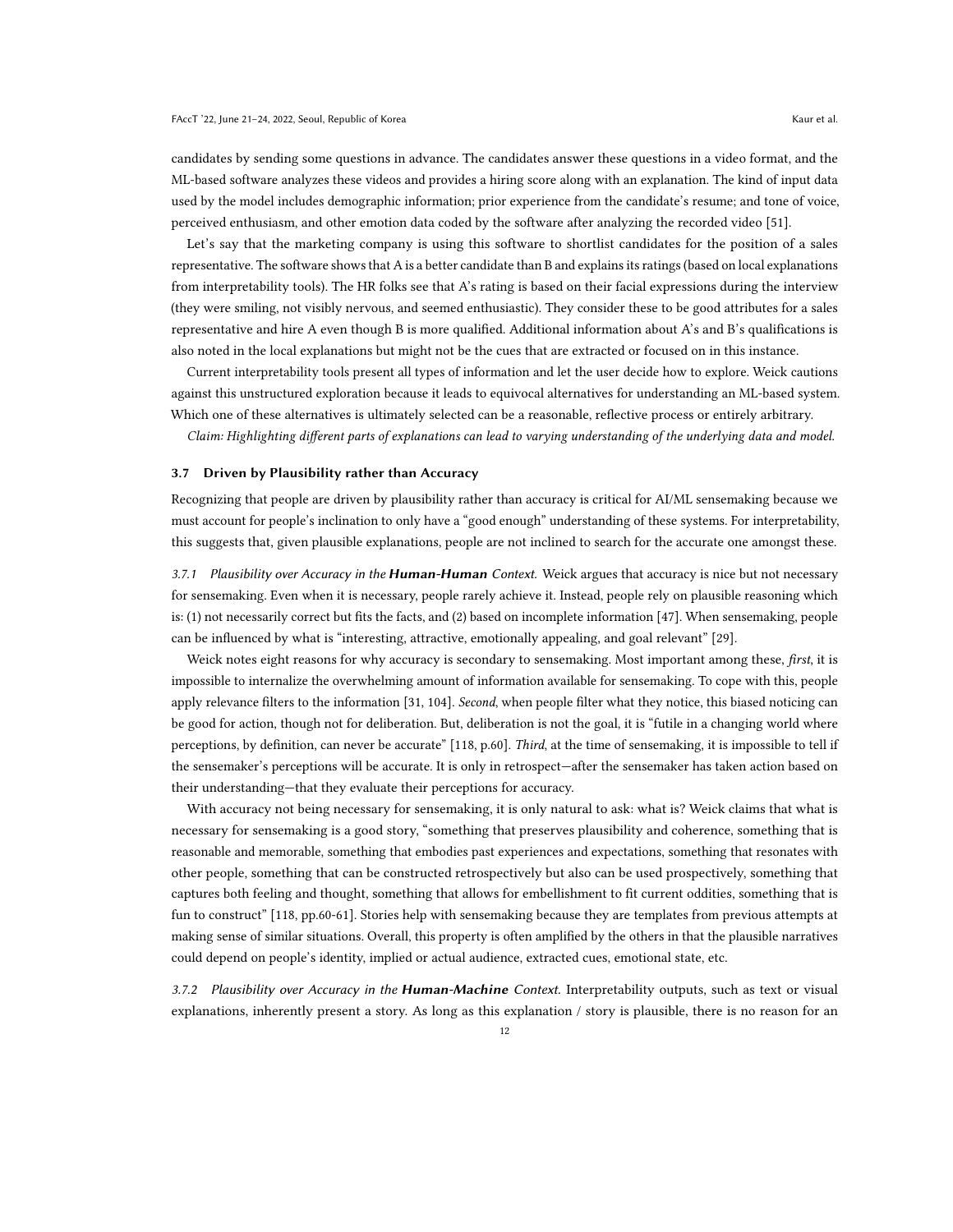individual to evaluate it for accuracy. Consider the example with the radiologist again, where they are tasked with deciding whether a chest radiograph shows that the patient has COVID-19. Their decision-making is supported by an ML-based software that has been trained on publicly available chest radiograph datasets. To help them understand the model's reasoning for a prediction, the radiologist has access to saliency maps as interpretable outputs (Figure [2\)](#page-8-0).

According to Weick, when using the saliency map to determine whether the model's prediction makes sense, the radiologist is essentially searching for a plausible story that explains the prediction. The explanations in Figure [2](#page-8-0) show some areas inside the lungs as relevant, a plausible reason for predicting COVID-19. The radiologist could believe this plausible explanation and choose to follow it. Human evaluations of interpretability tools show that this confirmatory use of explanations is often the case, even when explanations reveal issues with the underlying model [\[10,](#page-15-1) [16,](#page-15-10) [52\]](#page-16-2).

Let's say that the radiologist was not immediately convinced that the prediction was accurate after seeing the saliency maps. Maybe they looked at one of them (e.g., Figure [2-](#page-8-0)Middle) and noticed that the radiograph's edges (by the person's shoulders and diaphragm) were also salient for the prediction. Even with this observation, the radiologist is looking for a plausible story. Perhaps the patient was coughing and could not stay still when the radiograph was being captured? That could explain the lateral markers for a COVID-19 positive patient. The model is relying on spurious correlations, but, with the role of plausibility in sensemaking, the radiologist might not try to accurately interpret the saliency map.

Claim: Given plausible explanations for a prediction, people are not inclined to search for the accurate one amongst these.

#### 3.8 Summary

When designing solutions for promoting human understanding of ML models, we must consider the nuances of human cognition in addition to the technical solutions which explain ML models. Sensemaking provides a set of properties that describe these nuances—each of these can be seen as a self-contained set of research questions and hypotheses that relates to the other six. As the human-machine examples show, sensemaking properties could explain external factors that shape the information that is ultimately internalized by people when they use interpretability tools.

## 4 DISCUSSION

We propose a framework for Sensible AI to account for the properties of human cognition described by sensemaking. This has the potential to refine the explanations from interpretability tools for human consumption and to better support the human-centered desiderata of ML-based systems. How do we do this? Once again, Weick (along with his colleagues) proposes a solution: to explicitly promote or amplify sensemaking, we can follow the model of *mindful organizing* [\[119\]](#page-19-9). Sensemaking and organizing are inextricably intertwined. While sensemaking describes the meaning-making process of understanding, organizing describes the final outcome (e.g., a map or frame of reference) that represents the understanding. They belong to the same mutually interdependent, cyclical, recursive process—sensemaking is the process by which organizing is achieved [\[8,](#page-15-20) [120\]](#page-19-10). Mindfulness is expressed by actively refining the existing categories that we use to assign meaning, and creating new categories as needed for events that have not been seen before [\[59,](#page-17-25) [114,](#page-19-11) [119\]](#page-19-9).

Mindful organizing was proposed after observing high-reliability organizations (HROs). HROs are organizations that have successfully avoided catastrophes despite operating in high-risk environments [\[95,](#page-18-30) [117\]](#page-19-12). Examples of these include healthcare organizations, air traffic control systems, naval aircraft carriers, and nuclear power plants. Mindful organizing embodies five principles consistently observed in HROs: (1) preoccupation with failure, anticipating potential risks by always being on the lookout for failures, being sensitive to even the smallest ones; (2) reluctance to simplify, wherein each failure is treated as unique because routines, labels, and cliches can stop us from looking into details of an event; (3) sensitivity to operations, a heightened awareness of the state of relevant systems and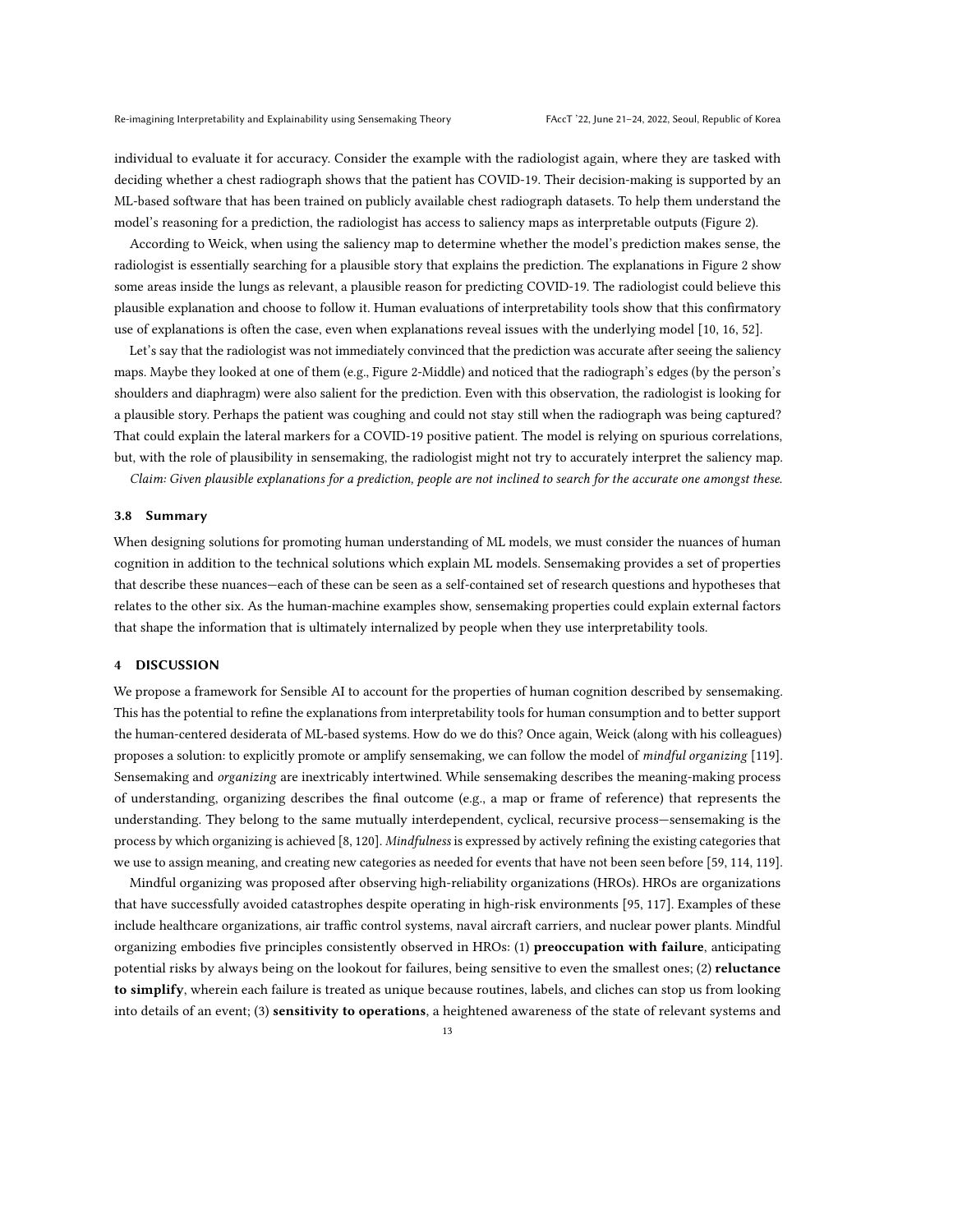Continuous Monitoring and Feedback

<span id="page-13-0"></span>

|                           | Preoccupation<br>with Failure | Reluctance to<br>Simplify | Sensitivity<br>to Operations | Commitment to<br>Resilience | Deference<br>to Expertise |
|---------------------------|-------------------------------|---------------------------|------------------------------|-----------------------------|---------------------------|
| Seamful Design            |                               |                           |                              |                             |                           |
| Inducing Skepticism       |                               |                           |                              |                             |                           |
| <b>Adversarial Design</b> |                               |                           |                              |                             |                           |

χ

Table 2. Principles of high-reliability organizations (columns) that inspired our design ideas (rows) for Sensible AI.

χ

processes because systems are not static or linear, and expecting uncertainty in anticipating how different systems will interact in the event of a crisis; (4) **commitment to resilience**, prioritizing training for emergency situations by incorporating diverse testing pathways and team structures, and when a failure occurs, trying to absorb strain and preserve function; and (5) **deference to expertise**, assuming that people who are in the weeds—often lower-ranking individuals—have more knowledge about the situation, and valuing their opinions. Our proposal for Sensible AI encompasses designing, deploying, and maintaining systems that are reliable by learning from properties of HROs. Table [2](#page-13-0) presents the corresponding principles of HROs that serve as inspiration for each idea.

#### 4.1 Seamful Design

We can help people understand AI and ML by giving them the agency to do so. Often, ML-based systems and interpretability tools are designed with seamless interaction and effortless usability in mind. However, this can engage people's automatic reasoning mode, leading them to use ML outputs without adequate deliberation [\[10,](#page-15-1) [16,](#page-15-10) [52\]](#page-16-2). Highlighting complex details of ML outputs and processes—seamful design [\[46\]](#page-16-25)—can promote the reluctance to simplify that has helped HROs. It can also add a sensitivity to operations when changes to inputs for models can be clearly seen in the outputs. Enhancing reconfigurability of ML models and training people to understand their complexity can reduce automatic, superficial evaluations. Increasing user control in the form of seamful design has the added benefit of introducing opportunities for informational interruptions, which are helpful for the commitment to resilience seen in HROs. While current interpretability tools have interactive features that provide additional information as needed, contextualizing this information using narratives can help people maintain overall situational awareness and avoid dysfunctional momentum when using ML-based systems. For example, when a doctor is viewing a predicted diagnosis, a Sensible AI system could prompt them to view cases with similar inputs but different diagnoses. Next, we discuss ways to design these systems without overloading the end-user with features, interactivity, and information.

#### 4.2 Inducing Skepticism

One way to reduce over-reliance on generalizations and known information—both common outcomes of sensemaking is to create situations in which people would ask questions. We call this inducing skepticism, an idea suggested in prior work as a strategy for promoting reflective design [\[100\]](#page-18-31). Inducing skepticism can foster a preoccupation with failure, an HRO principle that encourages cultivating a doubt mindset in employees. HRO employees are always on the lookout for anomalies, they interpret any new cues from their systems in failure-centric ways, and collectively promote wariness. This can be incorporated in ML-based systems, for example, by suggesting that end-users ask about how a particular prediction is unique or similar to other data points, questioning outputs of interpretability tools sometimes (e.g., "does this feature importance value make sense?"), presenting bottom-n feature importances in an explanation instead of top-n, highlighting cases for which the model is unsure of its predictions, etc. Inducing skepticism can also

X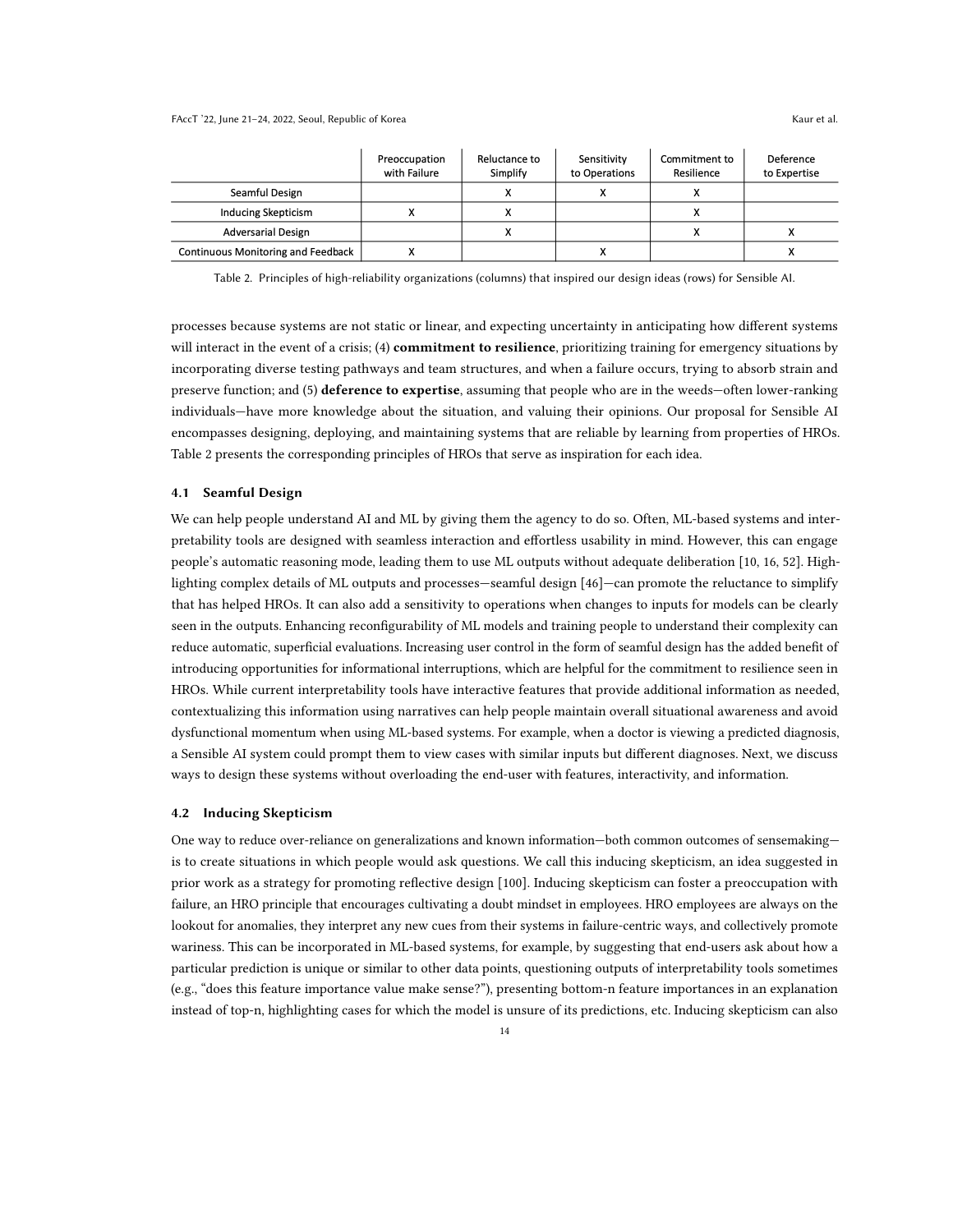be accomplished in social ways, by promoting diversity in teams, both in terms of skillsets and experience. For example, novices can prompt experts to view an AI output in more detail when they ask questions about it. This diversity is a common way in which HROs maintain their commitment to resilience. These technical and social ways of inducing skepticism have a common goal, a reluctance to simplify by adding complexity and diversity to a situation.

#### 4.3 Adversarial Design

No one person can successfully anticipate all failures, even when the system induces skepticism. Adversarial design suggests relying on social and organizational networks for this task. Adversarial design is a form of political design rooted in the theory of agonism: promoting productive contestation and dissensus [\[23,](#page-16-26) [80,](#page-17-26) [122\]](#page-19-13). By designing Sensible AI systems with dissensus-centric features, we can increase the likelihood that someone raises a red flag given early signals of a failure situation. Prior work has implemented adversarial design in the form of red teaming in technical and social ways (e.g., adversarial attacks for testing and promoting cybersecurity [\[2\]](#page-15-21), and forming teams with collective diversity and supporting deliberation [\[33,](#page-16-27) [43,](#page-16-28) [44\]](#page-16-29), respectively). Here, HRO principles of reluctance to simplify, commitment to resilience, and deference to expertise can be observed in practice. We propose technical redundancies and social diversity to reduce unanticipated failures in understanding AI outputs, as one way of operationalizing adversarial design. Technical redundancies can be implemented as system features wherein multiple people view the same output in different contexts, giving the team a better chance of finding potential issues. Social or organizational diversity can be expanded by including people with different roles, skillsets, and opinions. The more diversity in people viewing the outputs, the higher the likelihood that they collectively discover an issue, as long as deliberation is made easy [\[43\]](#page-16-28).

## 4.4 Continuous Monitoring and Feedback

When ML-based systems are deployed in real-world settings, changes in data collection and distributional drifts are a given [\[55\]](#page-17-22). To manage these, researchers and practitioners have proposed MLOps—an extension of DevOps practices from software to ML-based settings—to include continuous testing, integration, monitoring, and feedback loops in maintaining the operation of ML-based systems in the wild [\[71\]](#page-17-27). We propose incorporating social features in this pipeline by designing for HRO principles such as preoccupation with failure, sensitivity to operations, and deference to expertise. For example, include (1) continuous failure monitoring, effectively serving as distributed fire alarms that can be engaged by people at varying levels in an organization, and (2) model maintenance, by relying on people on the ground for detailed understanding of failure cases, as seen in organizations that perform failure panels, audits, etc.

### 5 CONCLUSION

Interpretability and explainability approaches are designed to help stakeholders adequately understand the predictions and reasoning of an ML-based system. Although these approaches represent complex models in simpler formats, they do not account for the contextual factors that affect whether and how people internalize information. We have presented an alternate framework for helping people understand ML models grounded in Weick's sensemaking theory from organizational studies. Via its seven properties, sensemaking describes the individual, environmental, social, and organizational context that affects human understanding. We translated these for the human-machine context and presented a research agenda based on each property. We also proposed a new framework—Sensible AI—that accounts for these nuances of human cognition and presented initial design ideas as a concrete path forward. We hope that by accounting for these nuances, Sensible AI can support the desiderata (e.g., reliability, robustness, trustworthiness, accountability, fair and ethical decision-making, etc.) that interpretability and explainability are intended for.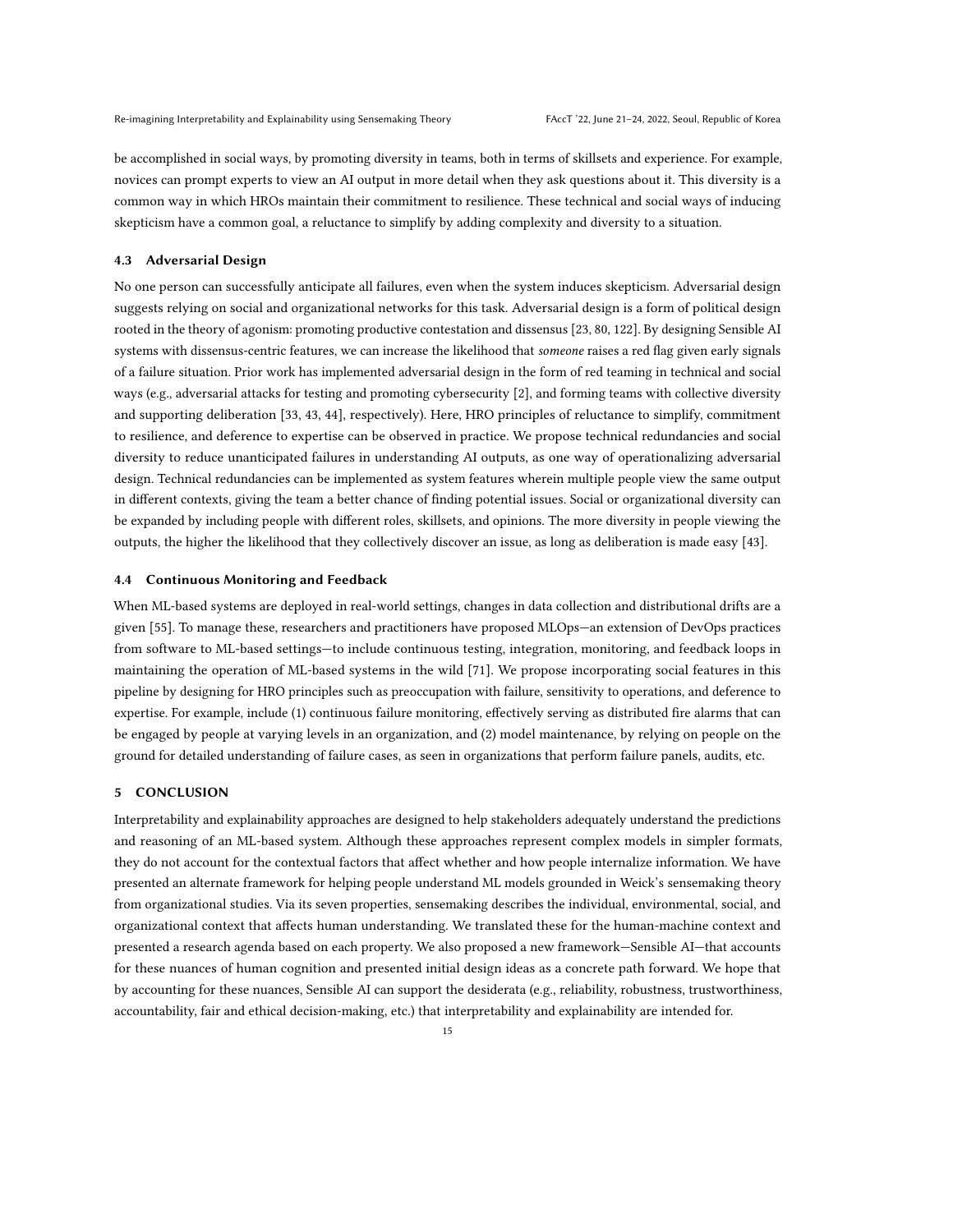### ACKNOWLEDGMENTS

We thank our reviewers for their helpful comments. We are also grateful to Mitchell Gordon, Stevie Chancellor, and Michael Madaio for their feedback and support. Harmanpreet Kaur was supported by the Google PhD fellowship.

#### REFERENCES

- <span id="page-15-17"></span>[1] 2020. Law enforcement: Predpol Law Enforcement Intelligence led Policing Software: Predpol Law Enforcement Intelligence led Policing Software. <https://www.predpol.com/law-enforcement/>
- <span id="page-15-21"></span>[2] Hussein Abbass, Axel Bender, Svetoslav Gaidow, and Paul Whitbread. 2011. Computational Red Teaming: Past, Present and Future. IEEE Computational Intelligence Magazine 6, 1 (2011), 30–42.<https://doi.org/10.1109/MCI.2010.939578>
- <span id="page-15-8"></span>[3] Ashraf Abdul, Jo Vermeulen, Danding Wang, Brian Y. Lim, and Mohan Kankanhalli. 2018. Trends and Trajectories for Explainable, Accountable and Intelligible Systems: An HCI Research Agenda (CHI '18). Association for Computing Machinery, New York, NY, USA, 1–18. [https://doi.org/10.](https://doi.org/10.1145/3173574.3174156) [1145/3173574.3174156](https://doi.org/10.1145/3173574.3174156)
- <span id="page-15-11"></span>[4] Ali Alkhatib. 2021. To Live in Their Utopia: Why Algorithmic Systems Create Absurd Outcomes. In Proceedings of the 2021 CHI Conference on Human Factors in Computing Systems (Yokohama, Japan) (CHI '21). Association for Computing Machinery, New York, NY, USA, Article 95, 9 pages. <https://doi.org/10.1145/3411764.3445740>
- <span id="page-15-12"></span>[5] Gordon W Allport. 1985. The historical background of social psychology (Vol. 1). The handbook of social psychology (1985).
- <span id="page-15-4"></span>[6] David Alvarez-Melis and Tommi Jaakkola. 2017. A causal framework for explaining the predictions of black-box sequence-to-sequence models. In Proceedings of the 2017 Conference on Empirical Methods in Natural Language Processing. Association for Computational Linguistics, Copenhagen, Denmark, 412–421.<https://doi.org/10.18653/v1/D17-1042>
- <span id="page-15-7"></span>Saleema Amershi, Maya Cakmak, William Bradley Knox, and Todd Kulesza. 2014. Power to the people: The role of humans in interactive machine learning. AI Magazine 35, 4 (2014), 105–120.<https://doi.org/10.1609/aimag.v35i4.2513>
- <span id="page-15-20"></span>[8] Mary Ann Glynn and Lee Watkiss. 2020. Of Organizing and Sensemaking: From Action to Meaning and Back Again in a Half-Century of Weick's Theorizing. Journal of Management Studies 57, 7 (2020), 1331–1354.<https://doi.org/10.1111/joms.12613>
- <span id="page-15-5"></span>[9] Alejandro Barredo Arrieta, Natalia Díaz-Rodríguez, Javier Del Ser, Adrien Bennetot, Siham Tabik, Alberto Barbado, Salvador Garcia, Sergio Gil-Lopez, Daniel Molina, Richard Benjamins, Raja Chatila, and Francisco Herrera. 2020. Explainable Artificial Intelligence (XAI): Concepts, taxonomies, opportunities and challenges toward responsible AI. Information Fusion 58 (6 2020), 82–115.<https://doi.org/10.1016/J.INFFUS.2019.12.012>
- <span id="page-15-1"></span>[10] Gagan Bansal, Tongshuang Wu, Joyce Zhou, Raymond Fok, Besmira Nushi, Ece Kamar, Marco Tulio Ribeiro, and Daniel Weld. 2021. Does the Whole Exceed Its Parts? The Effect of AI Explanations on Complementary Team Performance. In Proceedings of the 2021 CHI Conference on Human Factors in Computing Systems (Yokohama, Japan) (CHI '21). Association for Computing Machinery, New York, NY, USA, Article 81, 16 pages. <https://doi.org/10.1145/3411764.3445717>
- <span id="page-15-14"></span>[11] Emma Beede, Elizabeth Baylor, Fred Hersch, Anna Iurchenko, Lauren Wilcox, Paisan Ruamviboonsuk, and Laura M. Vardoulakis. 2020. A Human-Centered Evaluation of a Deep Learning System Deployed in Clinics for the Detection of Diabetic Retinopathy. In Proceedings of the 2020 CHI Conference on Human Factors in Computing Systems. Association for Computing Machinery, New York, NY, USA, 1-12. [https:](https://doi.org/10.1145/3313831.3376718) [//doi.org/10.1145/3313831.3376718](https://doi.org/10.1145/3313831.3376718)
- <span id="page-15-6"></span>[12] Victoria Bellotti and Keith Edwards. 2001. Intelligibility and Accountability: Human Considerations in Context-Aware Systems. Human-Computer Interaction 16, 2-4 (2001), 193–212. [https://doi.org/10.1207/S15327051HCI16234\\_05](https://doi.org/10.1207/S15327051HCI16234_05)
- <span id="page-15-19"></span>[13] Ellen Berscheid. 1983. Emotion. In Close Relationships, H.H. Kelley, E. Berscheid, A. Christensen, J. Harvey, T. Huston, G. Levinger, E. McClintock, A. Peplau, and D.R. Peterson (Eds.). WH Freeman, 110–168.
- <span id="page-15-16"></span>[14] Herbert Blumer. 1969. Symbolic interactionism. Vol. 50. Englewood Cliffs, NJ: Prentice-Hall.
- <span id="page-15-13"></span>[15] T Bruns and GM Stalker. 1961. The management of innovation. Tavistock, London (1961), 120–122.
- <span id="page-15-10"></span>[16] Zana Buçinca, Maja Barbara Malaya, and Krzysztof Z. Gajos. 2021. To Trust or to Think: Cognitive Forcing Functions Can Reduce Overreliance on AI in AI-Assisted Decision-Making. Proc. ACM Hum.-Comput. Interact. 5, CSCW1, Article 188 (Apr 2021), 21 pages.<https://doi.org/10.1145/3449287>
- <span id="page-15-2"></span>[17] Jason W Burton, Mari-Klara Stein, and Tina Blegind Jensen. 2020. A systematic review of algorithm aversion in augmented decision making. Journal of Behavioral Decision Making 33, 2 (2020), 220–239.<https://doi.org/10.1002/bdm.2155>
- <span id="page-15-0"></span>[18] Rich Caruana, Yin Lou, Johannes Gehrke, Paul Koch, Marc Sturm, and Noemie Elhadad. 2015. Intelligible Models for HealthCare: Predicting Pneumonia Risk and Hospital 30-day Readmission. In Proceedings of the 21th ACM SIGKDD International Conference on Knowledge Discovery and Data Mining (Sydney, NSW, Australia) (KDD '15). ACM, New York, NY, USA, 1721–1730.<https://doi.org/10.1145/2783258.2788613>
- <span id="page-15-9"></span>[19] Randall Davis, Bruce Buchanan, and Edward Shortliffe. 1977. Production rules as a representation for a knowledge-based consultation program. Artificial intelligence 8, 1 (1977), 15–45. [https://doi.org/10.1016/0004-3702\(77\)90003-0](https://doi.org/10.1016/0004-3702(77)90003-0)
- <span id="page-15-15"></span>[20] Alex J DeGrave, Joseph D Janizek, and Su-In Lee. 2021. AI for radiographic COVID-19 detection selects shortcuts over signal. Nature Machine Intelligence (2021), 1–10.<https://doi.org/10.1038/s42256-021-00338-7>
- <span id="page-15-3"></span>[21] Berkeley J Dietvorst, Joseph P Simmons, and Cade Massey. 2015. Algorithm aversion: People erroneously avoid algorithms after seeing them err. Journal of Experimental Psychology: General 144, 1 (2015), 114–126.<https://doi.org/10.1037/xge0000033>
- <span id="page-15-18"></span>[22] Wilhelm Dilthey and Frederic Jameson. 1972. The rise of hermeneutics. New literary history 3, 2 (1972), 229–244.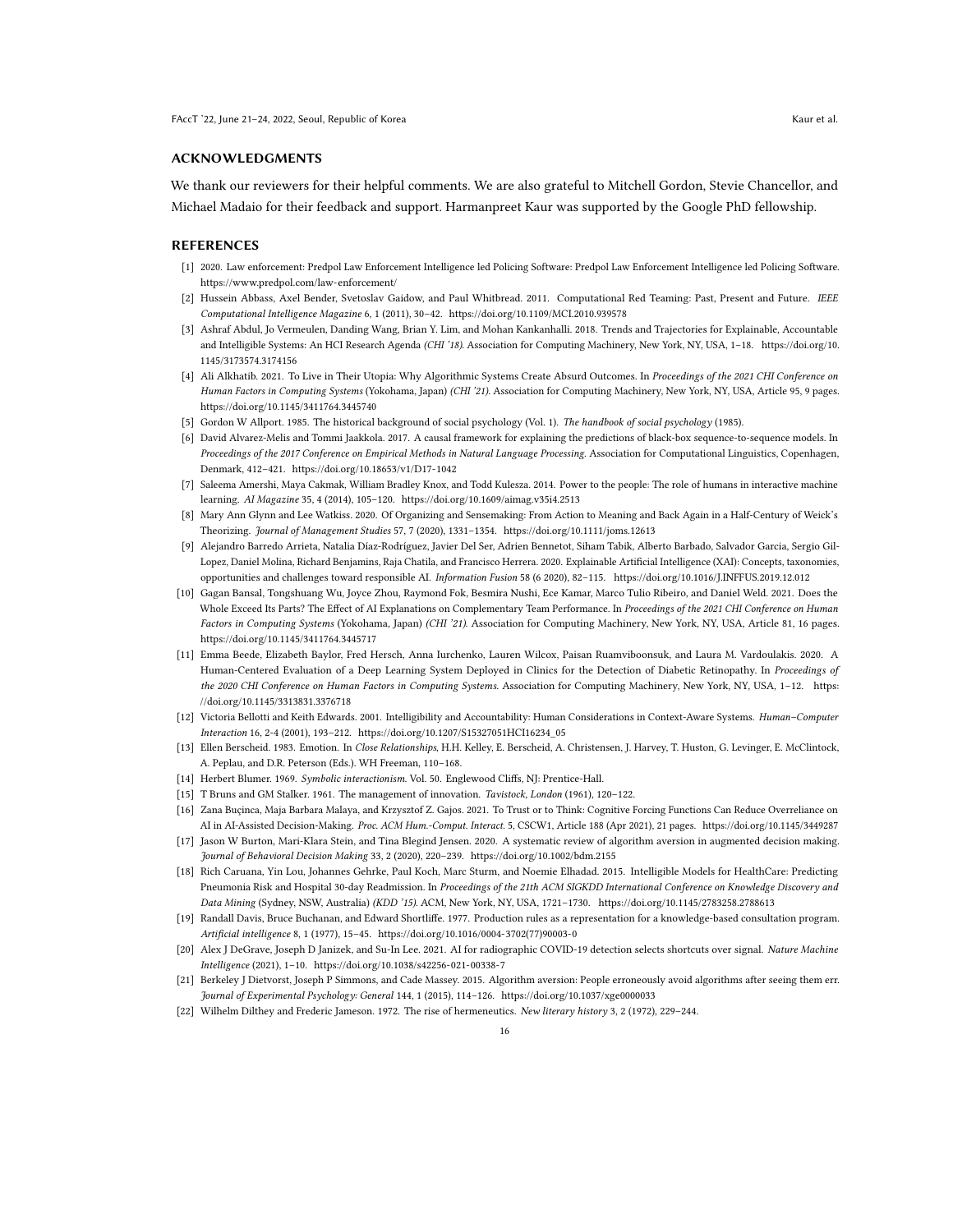- <span id="page-16-26"></span>[23] Carl DiSalvo. 2015. Adversarial design. Design Thinking, Design Theory.
- <span id="page-16-11"></span><span id="page-16-7"></span>[24] Finale Doshi-Velez and Been Kim. 2017. Towards a rigorous science of interpretable machine learning. arXiv preprint arXiv:1702.08608 (2017).
- [25] Paul Dourish. 2016. Algorithms and their others: Algorithmic culture in context. Big Data & Society 3, 2 (2016), 1–11. [https://doi.org/10.1177/](https://doi.org/10.1177/2053951716665128) [2053951716665128](https://doi.org/10.1177/2053951716665128)
- <span id="page-16-4"></span>[26] Upol Ehsan, Q Vera Liao, Michael Muller, Mark O Riedl, and Justin D Weisz. 2021. Expanding explainability: Towards social transparency in ai systems. In Proceedings of the 2021 CHI Conference on Human Factors in Computing Systems. 1-19.<https://doi.org/10.1145/3411764.3445188>
- <span id="page-16-3"></span>[27] Upol Ehsan, Samir Passi, Q Vera Liao, Larry Chan, I Lee, Michael Muller, Mark O Riedl, et al. 2021. The who in explainable ai: How ai background shapes perceptions of ai explanations. arXiv preprint arXiv:2107.13509 (2021).
- <span id="page-16-16"></span>[28] Miriam Erez, P Christopher Earley, et al. 1993. Culture, self-identity, and work. Oxford University Press on Demand.
- <span id="page-16-23"></span>[29] Susan T Fiske. 1992. Thinking is for doing: portraits of social cognition from daguerreotype to laserphoto. Journal of personality and social psychology 63, 6 (1992), 877–889.<https://doi.org/10.1037/0022-3514.63.6.877>
- <span id="page-16-18"></span>[30] Mary Parker Follett. 1924. Creative experience. Longmans, Green and company.
- <span id="page-16-24"></span>[31] Gerd Gigerenzer. 1991. How to make cognitive illusions disappear: Beyond "heuristics and biases". European review of social psychology 2, 1 (1991), 83–115.<https://doi.org/10.1080/14792779143000033>
- <span id="page-16-12"></span>[32] Marco Gillies, Rebecca Fiebrink, Atau Tanaka, Jérémie Garcia, Frédéric Bevilacqua, Alexis Heloir, Fabrizio Nunnari, Wendy Mackay, Saleema Amershi, Bongshin Lee, et al. 2016. Human-centred machine learning. In Proceedings of the 2016 CHI conference extended abstracts on human factors in computing systems. 3558–3565.
- <span id="page-16-27"></span>[33] Mitchell L. Gordon, Michelle S. Lam, Joon Sung Park, Kayur Patel, Jeff Hancock, Tatsunori Hashimoto, and Michael S. Bernstein. 2022. Jury Learning: Integrating Dissenting Voices into Machine Learning Models. In CHI Conference on Human Factors in Computing Systems (New Orleans, LA, USA) (CHI '22). Association for Computing Machinery, New York, NY, USA, Article 115, 19 pages.<https://doi.org/10.1145/3491102.3502004>
- <span id="page-16-8"></span>[34] Herbert P Grice. 1975. Logic and conversation. In Speech acts. Brill, 41–58. [https://doi.org/10.1163/9789004368811\\_003](https://doi.org/10.1163/9789004368811_003)
- <span id="page-16-5"></span>[35] David Gunning and David Aha. 2019. DARPA's explainable artificial intelligence (XAI) program. AI Magazine 40, 2 (2019), 44-58. [https:](https://doi.org/10.1609/aimag.v40i2.2850) [//doi.org/10.1609/aimag.v40i2.2850](https://doi.org/10.1609/aimag.v40i2.2850)
- <span id="page-16-17"></span><span id="page-16-1"></span>[36] C. Hartshorne. 1962. Mind as Memory and Creative Love. In Theories of the Mind, Jordan M. Scher (Ed.). Free Press of Glencoe, 440–463.
- [37] T J Hastie and R J Tibshirani. 1990. *Generalized Additive Models*. CRC Press.
- <span id="page-16-19"></span>[38] Will Douglas Heaven. 2020. Predictive policing algorithms are racist. They need to be dismantled. MIT Technology Review 17 (2020), 2020.
- <span id="page-16-9"></span>[39] Carl G Hempel and Paul Oppenheim. 1948. Studies in the Logic of Explanation. Philos. Sci. 15, 2 (1948), 135–175.<https://doi.org/10.1086/286983>
- <span id="page-16-10"></span>[40] Denis J Hilton. 1996. Mental models and causal explanation: Judgements of probable cause and explanatory relevance. Thinking & Reasoning 2, 4 (1996), 273–308.<https://doi.org/10.1080/135467896394447>
- <span id="page-16-13"></span>[41] Fred Hohman, Andrew Head, Rich Caruana, Robert DeLine, and Steven M. Drucker. 2019. Gamut: A Design Probe to Understand How Data Scientists Understand Machine Learning Models. In Proceedings of the 2019 CHI Conference on Human Factors in Computing Systems (Glasgow, Scotland Uk) (CHI '19). ACM, New York, NY, USA, Article 579, 13 pages.<https://doi.org/10.1145/3290605.3300809>
- <span id="page-16-14"></span>[42] Kenneth Holstein, Jennifer Wortman Vaughan, Hal Daumé, Miro Dudik, and Hanna Wallach. 2019. Improving Fairness in Machine Learning Systems: What Do Industry Practitioners Need?. In Proceedings of the 2019 CHI Conference on Human Factors in Computing Systems (Glasgow, Scotland UK) (CHI '19). Association for Computing Machinery, New York, NY, USA, 1–16.<https://doi.org/10.1145/3290605.3300830>
- <span id="page-16-28"></span>[43] Lu Hong and Scott Page. 2020. The Contributions of Diversity, Accuracy, and Group Size on Collective Accuracy. Accuracy, and Group Size on Collective Accuracy (October 15, 2020) (2020).<https://doi.org/10.2139/ssrn.3712299>
- <span id="page-16-29"></span>[44] Lu Hong and Scott E Page. 2004. Groups of diverse problem solvers can outperform groups of high-ability problem solvers. Proceedings of the National Academy of Sciences 101, 46 (2004), 16385–16389.<https://doi.org/10.1073/pnas.0403723101>
- <span id="page-16-15"></span>[45] Sungsoo Ray Hong, Jessica Hullman, and Enrico Bertini. 2020. Human factors in model interpretability: Industry practices, challenges, and needs. Proceedings of the ACM on Human-Computer Interaction 4, CSCW1 (2020), 1–26.<https://doi.org/10.1145/3392878>
- <span id="page-16-25"></span>[46] Sarah Inman and David Ribes. 2019. "Beautiful Seams": Strategic Revelations and Concealments. In Proceedings of the 2019 CHI Conference on Human Factors in Computing Systems (Glasgow, Scotland UK) (CHI '19). Association for Computing Machinery, New York, NY, USA, 1–14. <https://doi.org/10.1145/3290605.3300508>
- <span id="page-16-22"></span>[47] Daniel J Isenberg. 1986. The structure and process of understanding: Implications for managerial action. In The Thinking Organization, H.P. Sims Jr. and D.A. Gioia (Eds.). Jossey Bass, San Fransisco, 238–262.
- <span id="page-16-20"></span>[48] William James. 2007. The principles of psychology. Vol. 1. Cosimo, Inc.
- <span id="page-16-6"></span>[49] P Devereaux Jennings and Royston Greenwood. 2003. Constructing the iron cage: Institutional theory and enactment. Debating organization: point-counterpoint in organization studies 195 (2003).
- <span id="page-16-0"></span>[50] Jongbin Jung, Connor Concannon, Ravi Shroff, Sharad Goel, and Daniel G Goldstein. 2017. Simple rules for complex decisions. Available at SSRN 2919024 (2017).<http://dx.doi.org/10.2139/ssrn.2919024>
- <span id="page-16-21"></span>[51] Jeremy Kahn. 2021. HireVue drops facial monitoring amid A.I. algorithm audit. Fortune (2021).
- <span id="page-16-2"></span>[52] Harmanpreet Kaur, Harsha Nori, Samuel Jenkins, Rich Caruana, Hanna Wallach, and Jennifer Wortman Vaughan. 2020. Interpreting Interpretability: Understanding Data Scientists' Use of Interpretability Tools for Machine Learning. In Proceedings of the 2020 CHI Conference on Human Factors in Computing Systems. Association for Computing Machinery, New York, NY, USA, 1–14.<https://doi.org/10.1145/3313831.3376219>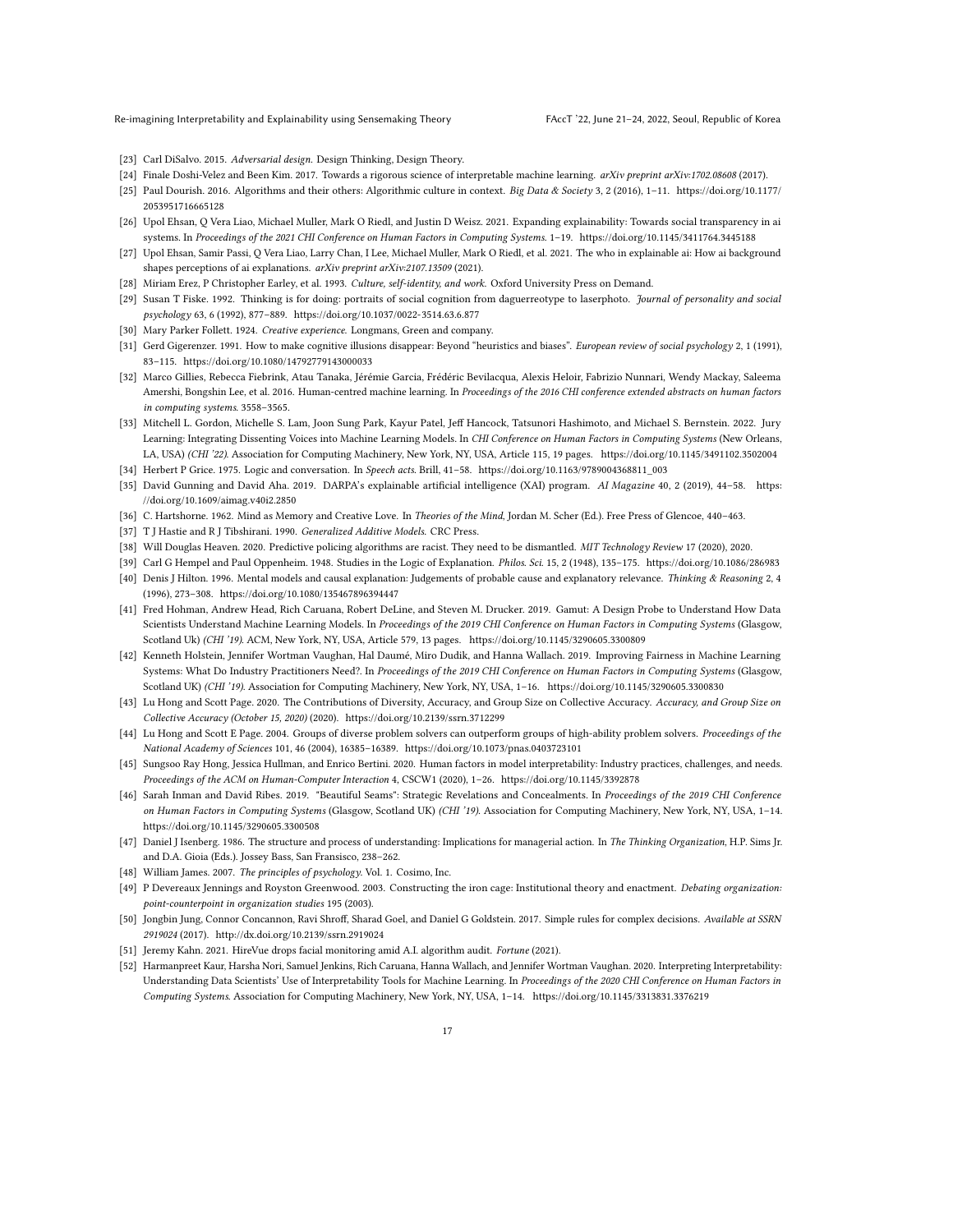- <span id="page-17-20"></span>[53] Karin D. Knorr-Cetina. 1981. The micro-sociological challenge of macro-sociology : towards a reconstruction of social theory and methodology. In Advances in social theory and methodology: toward an integration of micro- and macro-sociologies, K. Knorr-Cetina and A. V. Cicourel (Eds.). Routledge & Kegan Paul, Boston, 1–47.
- <span id="page-17-1"></span>[54] Rafal Kocielnik, Saleema Amershi, and Paul N Bennett. 2019. Will you accept an imperfect AI? exploring designs for adjusting end-user expectations of ai systems. In Proceedings of the 2019 CHI Conference on Human Factors in Computing Systems. 1–14.<https://doi.org/10.1145/3290605.3300641>
- <span id="page-17-22"></span>[55] Pang Wei Koh, Shiori Sagawa, Henrik Marklund, Sang Michael Xie, Marvin Zhang, Akshay Balsubramani, Weihua Hu, Michihiro Yasunaga, Richard Lanas Phillips, Irena Gao, Tony Lee, Etienne David, Ian Stavness, Wei Guo, Berton Earnshaw, Imran Haque, Sara M Beery, Jure Leskovec, Anshul Kundaje, Emma Pierson, Sergey Levine, Chelsea Finn, and Percy Liang. 2021. WILDS: A Benchmark of in-the-Wild Distribution Shifts. In Proceedings of the 38th International Conference on Machine Learning, Marina Meila and Tong Zhang (Eds.), Vol. 139. PMLR, 5637–5664. <https://proceedings.mlr.press/v139/koh21a.html>
- <span id="page-17-4"></span>[56] Ravi S Kudesia. 2017. Organizational sensemaking. In Oxford research encyclopedia of psychology.
- <span id="page-17-16"></span>[57] Todd Kulesza, Simone Stumpf, Margaret Burnett, Sherry Yang, Irwin Kwan, and Weng-Keen Wong. 2013. Too much, too little, or just right? Ways explanations impact end users' mental models. In 2013 IEEE Symposium on visual languages and human centric computing. IEEE, 3-10. <https://doi.org/10.1109/VLHCC.2013.6645235>
- <span id="page-17-6"></span>[58] Himabindu Lakkaraju, Stephen H Bach, and L Jure. 2016. Interpretable Decision Sets: A Joint Framework for Description and Prediction. In Proceedings of the 22nd ACM SIGKDD International Conference on Knowledge Discovery and Data Mining. Association for Computing Machinery. <https://doi.org/10.1145/2939672.2939874>
- <span id="page-17-25"></span>[59] Ellen J Langer. 1989. Minding matters: The consequences of mindlessness-mindfulness. In Advances in experimental social psychology. Vol. 22. Elsevier, 137–173.
- <span id="page-17-24"></span><span id="page-17-8"></span>[60] David B Leake. 1991. Goal-based explanation evaluation. Cognitive Science 15, 4 (1991), 509–545.
- <span id="page-17-21"></span>[61] Kenneth Leiter. 1980. A primer on ethnomethodology. Oxford University Press, USA.
- [62] John M Levine, Lauren B Resnick, and E Tory Higgins. 1993. Social foundations of cognition. Annual review of psychology 44, 1 (1993), 585–612.
- <span id="page-17-15"></span>[63] Q. Vera Liao, Daniel Gruen, and Sarah Miller. 2020. Questioning the AI: Informing Design Practices for Explainable AI User Experiences. In Proceedings of the 2020 CHI Conference on Human Factors in Computing Systems. Association for Computing Machinery, New York, NY, USA, 1–15. <https://doi.org/10.1145/3313831.3376590>
- <span id="page-17-7"></span>[64] Peter Lipton. 1990. Contrastive explanation. Royal Institute of Philosophy Supplements 27 (1990), 247–266.
- <span id="page-17-5"></span>[65] Zachary C. Lipton. 2018. The mythos of model interpretability. Commun. ACM 61 (9 2018), 36–43. Issue 10.<https://doi.org/10.1145/3233231>
- <span id="page-17-9"></span>[66] Stine Lomborg and Patrick Heiberg Kapsch. 2020. Decoding algorithms. Media, Culture & Society 42, 5 (2020), 745–761. [https://doi.org/10.1177/](https://doi.org/10.1177/0163443719855301) [0163443719855301](https://doi.org/10.1177/0163443719855301)
- [67] Tania Lombrozo. 2006. The Structure and Function of Explanations. Trends in cognitive sciences 10, 10 (2006), 464–470. [https://doi.org/10.1016/j.](https://doi.org/10.1016/j.tics.2006.08.004) [tics.2006.08.004](https://doi.org/10.1016/j.tics.2006.08.004)
- <span id="page-17-10"></span>[68] Tania Lombrozo. 2012. Explanation and abductive inference. The Oxford Handbook of Thinking and Reasoning (2012), 260–276.
- <span id="page-17-0"></span>[69] Scott M Lundberg and Su-In Lee. 2017. A Unified Approach to Interpreting Model Predictions. In Advances in Neural Information Processing Systems 30, I. Guyon, U. V. Luxburg, S. Bengio, H. Wallach, R. Fergus, S. Vishwanathan, and R. Garnett (Eds.). Curran Associates, Inc., 4765–4774. <http://papers.nips.cc/paper/7062-a-unified-approach-to-interpreting-model-predictions.pdf>
- <span id="page-17-17"></span>[70] Michael A. Madaio, Luke Stark, Jennifer Wortman Vaughan, and Hanna Wallach. 2020. Co-Designing Checklists to Understand Organizational Challenges and Opportunities around Fairness in AI. In Proceedings of the 2020 CHI Conference on Human Factors in Computing Systems. Association for Computing Machinery, New York, NY, USA, 1–14.<https://doi.org/10.1145/3313831.3376445>
- <span id="page-17-27"></span>[71] Sasu Mäkinen, Henrik Skogström, Eero Laaksonen, and Tommi Mikkonen. 2021. Who Needs MLOps: What Data Scientists Seek to Accomplish and How Can MLOps Help? arXiv preprint arXiv:2103.08942 (2021).
- <span id="page-17-11"></span>[72] Bertram F Malle. 2006. How the mind explains behavior: Folk explanations, meaning, and social interaction. Mit Press.
- <span id="page-17-23"></span>[73] George Mandler. 1984. Mind and body: Psychology of emotion and stress. WW Norton & Company Incorporated.
- <span id="page-17-19"></span>[74] George Herbert Mead. 1934. Mind, self and society. Vol. 111. Chicago University of Chicago Press.
- <span id="page-17-14"></span>[75] David Alvarez Melis, Harmanpreet Kaur, Hal Daumé III, Hanna Wallach, and Jennifer Wortman Vaughan. 2021. From Human Explanation to Model Interpretability: A Framework Based on Weight of Evidence. In Proceedings of the AAAI Conference on Human Computation and Crowdsourcing, Vol. 9. 35–47.
- <span id="page-17-18"></span>[76] Matthew B Miles and A Michael Huberman. 1994. Qualitative data analysis: An expanded sourcebook. sage.
- <span id="page-17-2"></span>[77] Tim Miller. 2019. Explanation in Artificial Intelligence: Insights from the Social Sciences. Artificial Intelligence 267 (2019), 1–38. [https:](https://doi.org/10.1016/j.artint.2018.07.007) [//doi.org/10.1016/j.artint.2018.07.007](https://doi.org/10.1016/j.artint.2018.07.007)
- <span id="page-17-13"></span>[78] Tim Miller. 2021. Contrastive explanation: A structural-model approach. The Knowledge Engineering Review 36 (2021). [https://doi.org/10.1017/](https://doi.org/10.1017/S0269888921000102) [S0269888921000102](https://doi.org/10.1017/S0269888921000102)
- <span id="page-17-3"></span>[79] Tim Miller, Piers Howe, and Liz Sonenberg. 2017. Explainable AI: Beware of inmates running the asylum or: How I learnt to stop worrying and love the social and behavioural sciences. In IJCAI 2017 Workshop on Explainable Artificial Intelligence (XAI).
- <span id="page-17-26"></span>[80] Chantal Mouffe. 2013. Agonistics: Thinking the world politically. Verso Books.
- <span id="page-17-12"></span>[81] Richard E Nisbett and Timothy D Wilson. 1977. Telling more than we can know: Verbal reports on mental processes. Psychological review 84, 3 (1977), 231–259.<https://doi.org/10.1037/0033-295X.84.3.231>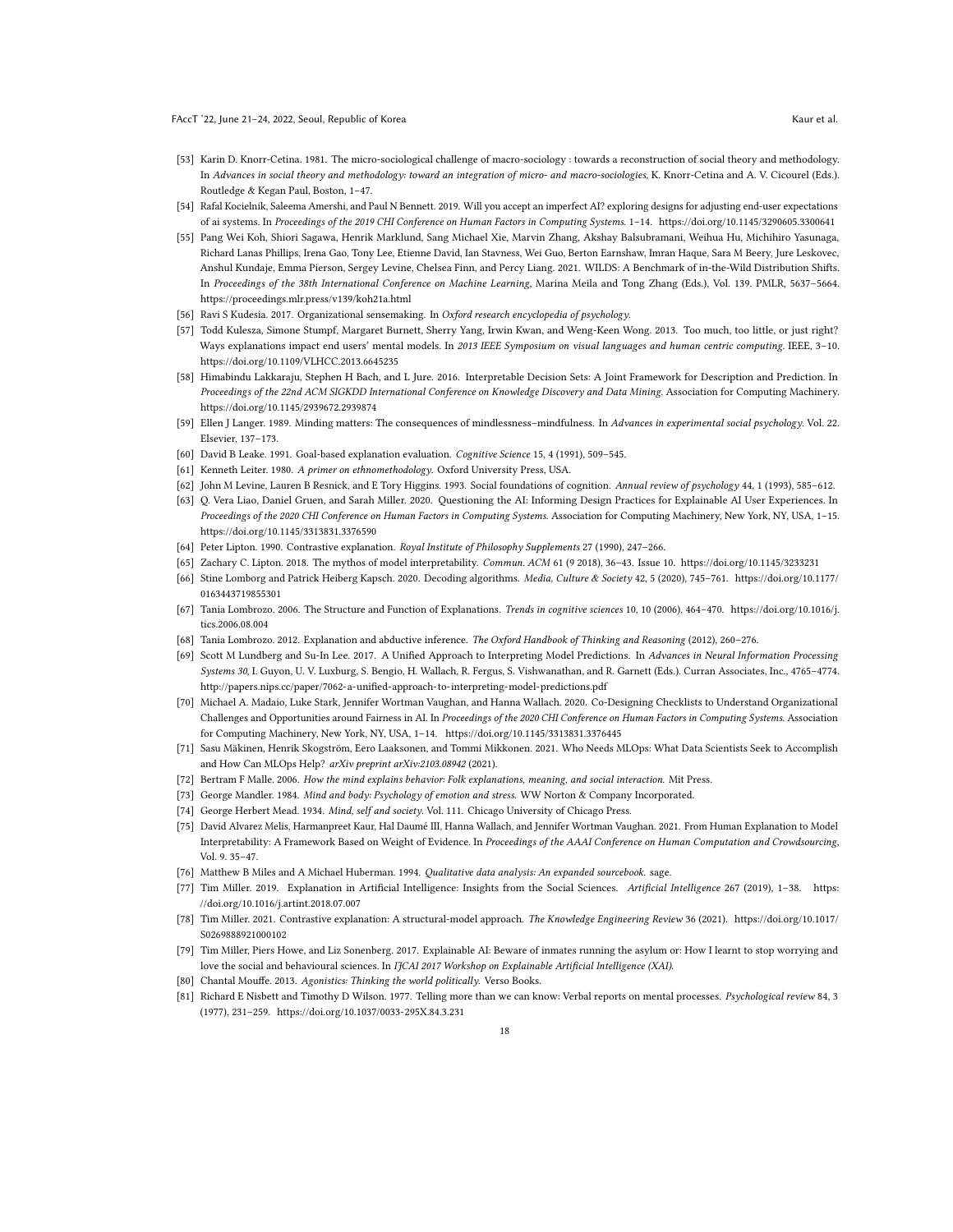- <span id="page-18-10"></span>[82] Donald A Norman. 2014. Some observations on mental models. In Mental models. Psychology Press, 15–22.
- <span id="page-18-11"></span>[83] Samir Passi and Steven J Jackson. 2018. Trust in data science: Collaboration, translation, and accountability in corporate data science projects. Proceedings of the ACM on Human-Computer Interaction 2, CSCW (2018), 1–28.<https://doi.org/10.1145/3274405>
- <span id="page-18-6"></span>[84] Charles Sanders Peirce. 1878. Illustrations of the Logic of Science: IV The Probability of Induction. Popular Science Monthly 12 (Apr 1878), 705-718.
- <span id="page-18-2"></span>[85] Peter Pirolli and Stuart Card. 2005. The sensemaking process and leverage points for analyst technology as identified through cognitive task analysis. In Proceedings of international conference on intelligence analysis, Vol. 5. McLean, VA, USA, 2–4.
- <span id="page-18-7"></span>[86] Joseph C Pitt. 1988. Theories of explanation. Oxford University Press.
- <span id="page-18-21"></span>[87] Louis R Pondy and Ian I Mitroff. 1979. Beyond open system models of organization. Research in organizational behavior 1, 1 (1979), 3–39.
- <span id="page-18-14"></span>[88] Forough Poursabzi-Sangdeh, Daniel G Goldstein, Jake M Hofman, Jennifer Wortman Wortman Vaughan, and Hanna Wallach. 2021. Manipulating and Measuring Model Interpretability. In Proceedings of the 2021 CHI Conference on Human Factors in Computing Systems (Yokohama, Japan) (CHI '21). Association for Computing Machinery, New York, NY, USA, Article 237, 52 pages.<https://doi.org/10.1145/3411764.3445315>
- <span id="page-18-0"></span>[89] J R Quinlan. 1986. Induction of Decision Trees. Mach. Learn. (1986).<https://doi.org/10.1023/A:1022643204877>
- <span id="page-18-16"></span>[90] James Reason. 1990. Human Error. Cambridge university press.
- <span id="page-18-17"></span>[91] Lauren B Resnick, John M Levine, and Stephanie D Teasley. 1991. Perspectives on socially shared cognition (1st ed. ed.). Number Washington, DC :. American Psychological Association.
- <span id="page-18-1"></span>[92] Marco Tulio Ribeiro, Sameer Singh, and Carlos Guestrin. 2016. " Why should I trust you?" Explaining the predictions of any classifier. In Proceedings of the 22nd ACM SIGKDD international conference on knowledge discovery and data mining. 1135–1144.<https://doi.org/10.1145/2939672.2939778> [93] Hans Peter Rickman. 1979. Dilthey selected writings. (1979).
- <span id="page-18-24"></span><span id="page-18-23"></span>[94] Peter S Ring and Andrew H Van de Ven. 1989. Formal and informal dimensions of transactions. Research on the management of innovation: The Minnesota studies 171 (1989), 192.
- <span id="page-18-30"></span>[95] Karlene H Roberts. 1990. Some characteristics of one type of high reliability organization. Organization Science 1, 2 (1990), 160–176. [https:](https://doi.org/10.1287/orsc.1.2.160) [//doi.org/10.1287/orsc.1.2.160](https://doi.org/10.1287/orsc.1.2.160)
- <span id="page-18-3"></span>[96] Daniel M. Russell, Mark J. Stefik, Peter Pirolli, and Stuart K. Card. 1993. The Cost Structure of Sensemaking. In Proceedings of the INTERACT '93 and CHI '93 Conference on Human Factors in Computing Systems (Amsterdam, The Netherlands) (CHI '93). Association for Computing Machinery, New York, NY, USA, 269–276.<https://doi.org/10.1145/169059.169209>
- <span id="page-18-18"></span>[97] Alfred Schutz. 1972. The phenomenology of the social world. Northwestern University Press.
- <span id="page-18-19"></span>[98] Alfred Schutz and Fred Kersten. 1976. Fragments on the Phenomenology of Music. (1976).
- <span id="page-18-4"></span>[99] Ramprasaath R Selvaraju, Abhishek Das, Ramakrishna Vedantam, Michael Cogswell, Devi Parikh, and Dhruv Batra. 2017. Grad-cam: Why did you say that? visual explanations from deep networks via gradient-based localization. In ICCV.
- <span id="page-18-31"></span>[100] Phoebe Sengers, Kirsten Boehner, Shay David, and Joseph 'Jofish' Kaye. 2005. Reflective Design. In Proceedings of the 4th Decennial Conference on Critical Computing: Between Sense and Sensibility (Aarhus, Denmark) (CC '05). Association for Computing Machinery, New York, NY, USA, 49–58. <https://doi.org/10.1145/1094562.1094569>
- <span id="page-18-26"></span>[101] John Shotter. 1983. Duality of "structure" and "intentionality" in an ecological psychology. Journal for the Theory of Social Behaviour 13, 1 (1983), 19–44.
- <span id="page-18-5"></span>[102] Karen Simonyan, Andrea Vedaldi, and Andrew Zisserman. 2013. Deep inside convolutional networks: Visualising image classification models and saliency maps. arXiv preprint arXiv:1312. 6034 (2013).
- <span id="page-18-9"></span>[103] Ben R Slugoski, Mansur Lalljee, Roger Lamb, and Gerald P Ginsburg. 1993. Attribution in conversational context: Effect of mutual knowledge on explanation-giving. European Journal of Social Psychology 23, 3 (1993), 219–238.
- <span id="page-18-29"></span>[104] James F Smith and Thomas Kida. 1991. Heuristics and biases: Expertise and task realism in auditing. Psychological bulletin 109, 3 (1991), 472.
- <span id="page-18-25"></span>[105] Mark Snyder and Phyllis White. 1982. Moods and memories: Elation, depression, and the remembering of the events of one's life. Journal of personality 50, 2 (1982), 149–167.<https://doi.org/10.1111/j.1467-6494.1982.tb01020.x>
- <span id="page-18-27"></span>[106] William H Starbuck and Frances J Milliken. 1988. Executives' perceptual filters: What they notice and how they make sense. (1988).
- <span id="page-18-20"></span>[107] Barry M Staw. 1975. Attribution of the "causes" of performance: A general alternative interpretation of cross-sectional research on organizations. Organizational behavior and human performance 13, 3 (1975), 414–432. [https://doi.org/10.1016/0030-5073\(75\)90060-4](https://doi.org/10.1016/0030-5073(75)90060-4)
- <span id="page-18-13"></span>[108] Simone Stumpf, Vidya Rajaram, Lida Li, Weng-Keen Wong, Margaret Burnett, Thomas Dietterich, Erin Sullivan, and Jonathan Herlocker. 2009. Interacting meaningfully with machine learning systems: Three experiments. International journal of human-computer studies 67, 8 (2009), 639–662. <https://doi.org/10.1016/j.ijhcs.2009.03.004>
- <span id="page-18-12"></span>[109] William R Swartout. 1983. XPLAIN: A system for creating and explaining expert consulting programs. Artificial intelligence 21, 3 (1983), 285–325. [https://doi.org/10.1016/S0004-3702\(83\)80014-9](https://doi.org/10.1016/S0004-3702(83)80014-9)
- <span id="page-18-28"></span>[110] Shelley E Taylor. 1991. Asymmetrical effects of positive and negative events: the mobilization-minimization hypothesis. Psychological bulletin 110, 1 (1991), 67–85.
- <span id="page-18-8"></span>[111] Bas van Fraassen. 1988. The Pragmatic Theory of Explanation. In Theories of Explanation, Joseph C Pitt (Ed.). Oxford University Press.
- <span id="page-18-22"></span>[112] Francisco J Varela, Evan Thompson, and Eleanor Rosch. 2016. The embodied mind: Cognitive science and human experience. MIT press.
- <span id="page-18-15"></span>[113] Michael Veale, Max Van Kleek, and Reuben Binns. 2018. Fairness and Accountability Design Needs for Algorithmic Support in High-Stakes Public Sector Decision-Making. In Proceedings of the 2018 CHI Conference on Human Factors in Computing Systems (Montreal QC, Canada) (CHI '18). Association for Computing Machinery, New York, NY, USA, 1–14.<https://doi.org/10.1145/3173574.3174014>